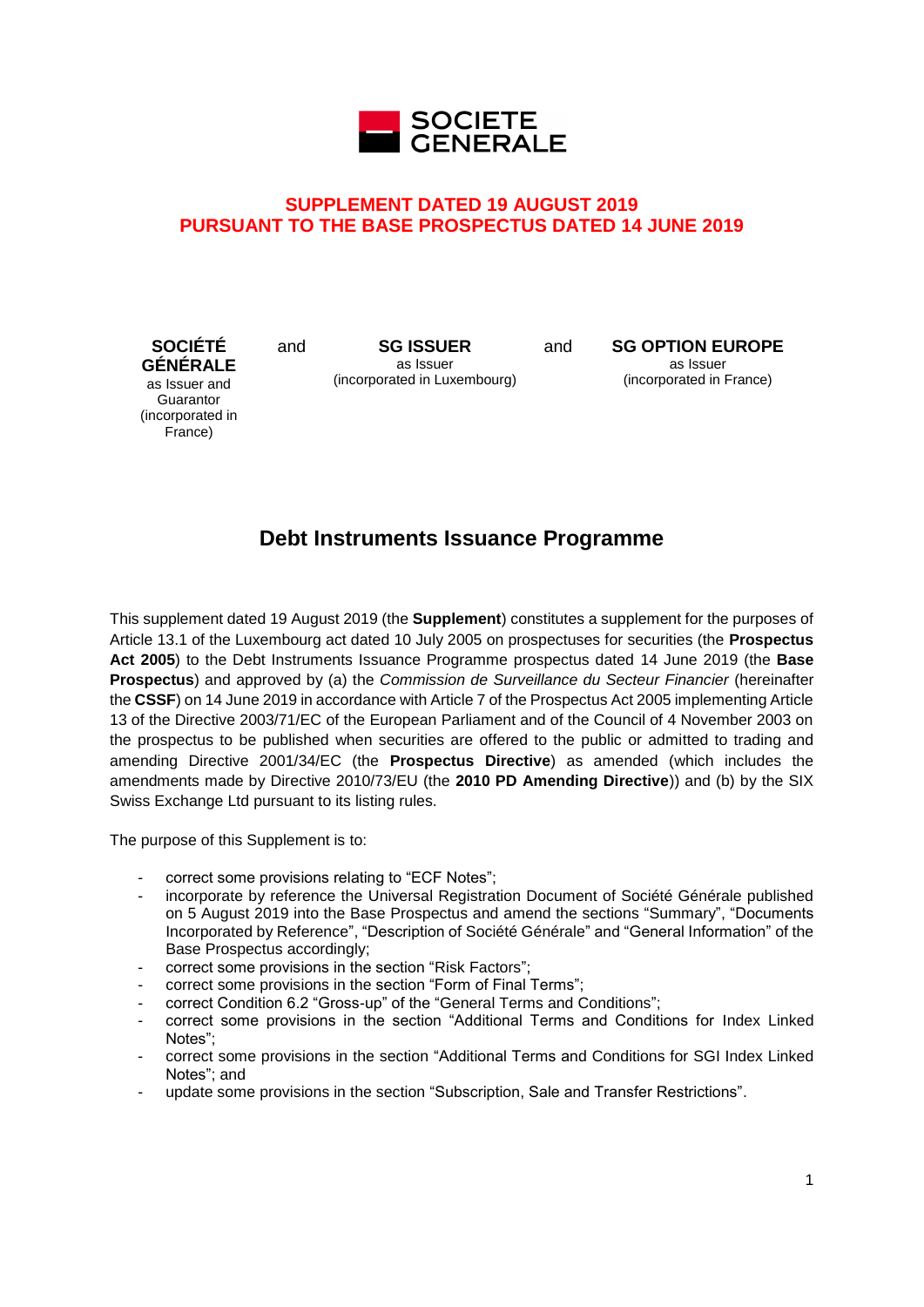Any websites included in the Prospectus are for information purposes only and do not form part of the Prospectus.

The amendments included in this Supplement shall only apply to final terms, the date of which falls on or after the approval of this Supplement.

Full information on the Issuers and the offer of any Notes is only available on the basis of the combination of the Base Prospectus and this Supplement.

Unless otherwise defined in this Supplement, terms used herein shall be deemed to be defined as such for the purposes of the relevant Terms and Conditions of the Notes set forth in the Base Prospectus.

To the extent that there is any inconsistency between (i) any statement in this Supplement and (ii) any other statement in the Base Prospectus, the statements in (i) above will prevail.

In accordance with Article 13.2 of the Luxembourg Law, investors who have already agreed to purchase or subscribe for the securities before this Supplement is published have the right, exercisable within a time-limit of two business days after the publication of this Supplement (no later than 21 August 2019) to withdraw their acceptances.

# **I. ECF NOTES PROVISIONS**

*(i) Paragraph 2.4.1 "Uncertificated Nordic Notes" of section "Form of the Notes", on page 126 is modified as follows, with provisions added in red and deleted in green:*

#### "**2.4.1 Uncertificated Nordic Notes**

The Issuer may issue Uncertificated Nordic Notes. The holder of an Uncertificated Nordic Note will be the person appearing in the register of the relevant securities depositary and clearing institution in accordance with the legislation, rules and regulations applicable to, and/or issued by, the Relevant CSD.

Uncertificated Nordic Notes will be transferable, and payments of principal and interest (if any) thereon will be made, in accordance with such legislation, rules and regulations as further described in the Terms and Conditions of the English Law Notes. Uncertificated Nordic Notes and any non-contractual obligations arising out of or in connection with the Uncertificated Nordic Notes will be governed by English law, provided that form, title, transfer, exercise of options and the provisions relating to payments in the seventh paragraph of Condition 1.1(iii), Condition 4.8 and Condition 5.13.2 in respect thereof shall be pursuant to the laws, rules and regulations applicable to Euroclear Sweden, Euroclear Finland or Verdipapirsentralen ASA. "

*(ii) The final sub-paragraph of paragraph 2.6 "ECF Notes" of section "Form of the Notes", on page 128 is modified as follows, with provisions added in red and deleted in green:*

"ECF Notes and any non-contractual obligations arising out of or in connection with the ECF Notes will be governed by English law, provided that form, title, transfer, payments and exercise of options and the provisions relating to payments in the seventh paragraph of Condition 1.1(iii), Condition 4.8 and Condition 5.13.2 in respect thereof shall be in accordance with the laws, rules and regulations applicable to Euroclear France.

In respect of SG Issuer only, the provisions of articles 470-1 to 470-19 of the Luxembourg act dated 10 August 1915 on commercial companies, as amended (the Companies Act 1915), shall not apply to ECF Notes. No holder of ECF Notes may initiate proceedings against SG Issuer based on article 470-21 of the Companies Act 1915. "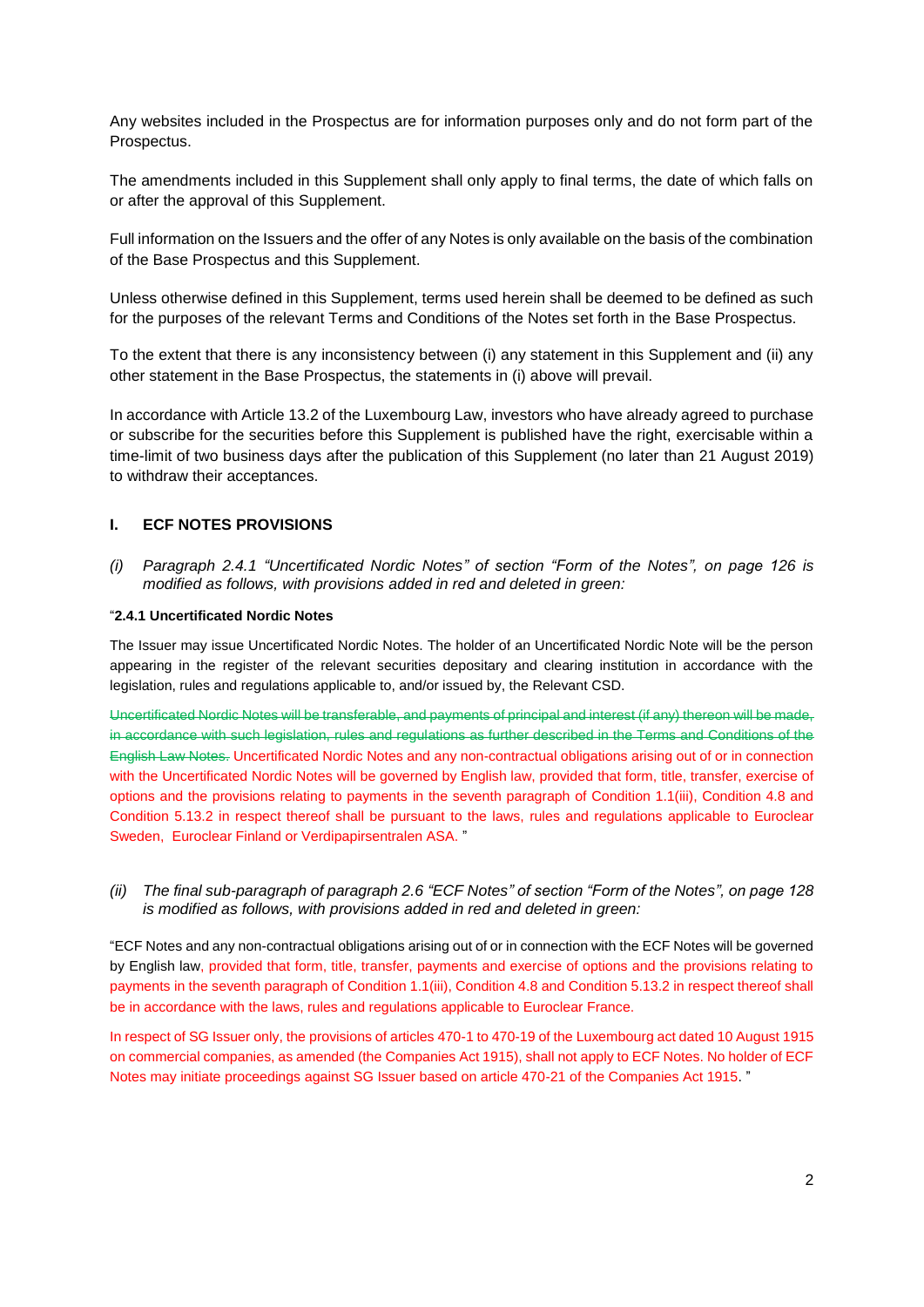*(iii) Paragraph 30.(i) "Form" of section "Form of Final Terms", on page 166 is modified as follows, with provisions deleted in green :*

"[*If ECF Notes*: Dematerialised Uncertificated Notes in book-entry form issued, cleared and settled through Euroclear France in accordance with the rules and regulations of Euroclear France and the relevant Euroclear France Account Holder(s)]"

*(iv) The introduction provisions in section "Terms and Conditions of the English Law Notes" are modified and completed as follows, with provisions added in red and deleted in green:*

#### "**TERMS AND CONDITIONS OF THE ENGLISH LAW NOTES**

The following general terms and conditions applicable to every Series of Notes to be issued under English law (**English Law Notes**) (the **General Terms and Conditions**), with, if applicable, the additional terms and conditions for Structured Notes, Formulae and Secured Notes (the **Additional Terms and Conditions**) constitute the terms and conditions of the Notes, as defined below, (the **Terms and Conditions**) and will be attached to or incorporated by reference into each Global Note and each Definitive Note, in the latter case only if permitted by the relevant stock exchange or other relevant authority (if any) and agreed by the relevant Issuer and the relevant Purchaser(s) at the time of issue but, if not so permitted and agreed, such Definitive Note will have endorsed upon or attached thereto such Terms and Conditions.

The applicable Final Terms in relation to any Tranche of Notes will complete the following Terms and Conditions for the purpose of such Notes. The applicable Final Terms (or the relevant provisions thereof) will be endorsed on, attached to or incorporated by reference into, each Global Note and Definitive Note and shall be deemed to apply to Uncertificated Notes.

The final terms for this Note (or other relevant provisions thereof) are set out in Part A of the Final Terms that are endorsed on, attached to, incorporated by reference in or, in the case of Uncertificated Notes, prepared in connection with, this Note and which complete the General Terms and Conditions. If this is an Uncertificated Note, the applicable Final Terms shall be deemed to apply to this Note. The applicable Final Terms (or other relevant provisions thereof) complete these General Terms and Conditions and may specify other terms and conditions which shall, to the extent so specified or to the extent inconsistent with these General Terms and Conditions, complete these General Terms and Conditions for the purposes of this Note (including, for the avoidance of doubt, any Uncertificated Note).

References herein to the **applicable Final Terms** are to Part A of the final terms document prepared based on the "Form of Final Terms" (**Final Terms**) attached to, incorporated by reference in, or, in the case of Uncertificated Notes, prepared in connection with and deemed applicable to, this Note. In case of any issue of U.S. Exempt Securities, all references herein to "Final Terms" shall include, or be interpreted to mean, the applicable Offering Circular.

Words and expressions defined in the Agency Agreement (as defined below) or used in the applicable Final Terms shall have the same meanings where used in these Terms and Conditions unless the context otherwise requires or unless otherwise stated and provided that, in the event of any inconsistency between the Agency Agreement and the applicable Final Terms, the applicable Final Terms will prevail.

This Note is one of a Series (as defined below) of Notes issued with the benefit of an Agency Agreement. References herein to (i) the **Issuer** shall be references to the issuer specified as such in the applicable Final Terms (as defined below) and, in the case of any substitution of the Issuer in accordance with the provisions of Condition 12, the **Substituted Debtor** as defined in Condition 12 and (ii) the **Guarantor** shall mean Société Générale in its capacity as guarantor pursuant to the Guarantee (as defined in Condition 2.3) in respect of any Notes issued by SG Issuer and SG Option Europe. Accordingly, references herein to the Guarantor are applicable only in the context of Notes issued by SG Issuer and SG Option Europe.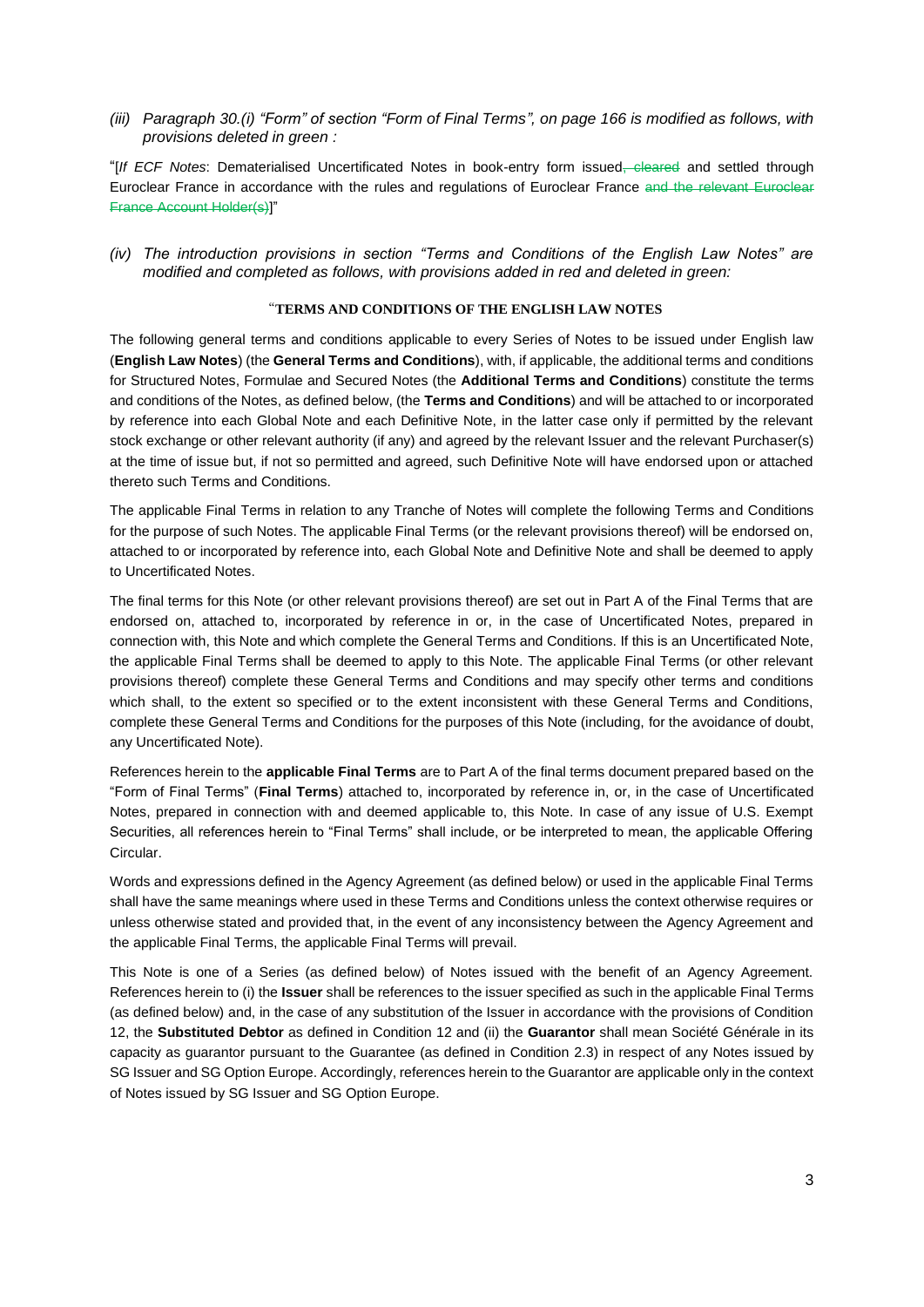All Notes issued by Société Générale and SG Option Europe will be described as "Unsecured" in the applicable Final Terms applicable to such Notes and all Notes issued by SG Issuer will be described as "Unsecured" or "Secured" in the Final Terms applicable to such Notes.

References herein to the **Notes** shall be references to the Notes of this Series and shall mean:

- (a) any Notes in bearer form (**Bearer Notes**). Each Tranche of Bearer Notes shall be a Temporary Global Note or a Permanent Global Note or, in case of Bearer SIS Notes (as defined below), a Permanent Global SIS Note, each as defined below;
- (b) any Notes in registered form represented by a Global Notes in certificated registered form (**Registered Notes**);
- (c) any Notes in uncertificated form (**Uncertificated Notes**). Uncertificated Notes shall include Uncertificated Nordic Notes, Uncertificated SIS Notes, EUI Notes and ECF Notes, each as defined below;
- (d) any Note(s) represented by a Global Note (as defined below), units of each specified denomination (the **Specified Denomination**) in the specified currency of issue (the **Specified Currency**);
- (e) any global Note representing Notes in bearer or registered form (**Bearer Global Notes** and **Registered Global Notes**, respectively, and each a **Global Note**). A Registered Global Note shall be, as the case may be, a Regulation S Global Note, a Rule 144A Global Note, a Combined Global Note or a Non-US Registered Global Note, each as defined in Condition 1 below;
- (f) any Bearer Global Note issued as a new Global Note (**New Global Note(s)** or **NGNs**);
- (g) any Registered Global Note issued under the new safekeeping structure (**New Safekeeping Structure** or **NSS**);
- (h) definitive Bearer Notes (**Definitive Bearer Notes**) issued in exchange for a Global Note;
- (i) definitive Bearer SIS Notes (**Definitive Bearer SIS Notes**) issued in exchange for a Permanent Global SIS Note; and
- (j) any definitive Notes in registered form (**Definitive Registered Notes**) whether or not such Definitive Registered Note is issued in exchange for a Registered Global Note and, together, with the Definitive Bearer Notes and Definitive Bearer SIS Notes, the **Definitive Notes**.

As used herein, **Tranche** means Notes which are identical in all respects and **Series** means a Tranche of Notes together with any further Tranche or Tranches of Notes which are (a) expressed to be consolidated and form a single series and (b) identical in all respects except for their respective Issue Dates, Interest Commencement Dates and/or Issue Prices.

In these General Terms and Conditions, the following expressions shall have the following meanings:

**Permanent Global Note** shall mean a permanent Global Note representing Bearer Notes of one or more Tranches, either, as specified in the applicable Final Terms, on issue or upon exchange of a Temporary Global Note, or part of it, and which shall be substantially in the form set out in the Agency Agreement;

**Permanent Global SIS Note** shall mean a permanent global SIS Note representing Bearer SIS Notes of one or more Tranches on issue, substantially in the form set out in the Swiss Paying Agency Agreement attached to the Agency Agreement.

**Temporary Global Note** shall mean a temporary Global Note representing Bearer Notes of one or more Tranches on issue and which shall be substantially in the form set out in the Agency Agreement.

The Notes, the Receipts (as defined below) and the Coupons (as defined below) have the benefit of an agency agreement dated 29 July 2016 (the **Agency Agreement**, which expression includes the same as it may be modified and/or supplemented and/or restated from time to time) and made between, *inter alios*, the Issuers, the Guarantor (as defined below), Société Générale Bank & Trust as fiscal agent, registrar, transfer agent and exchange agent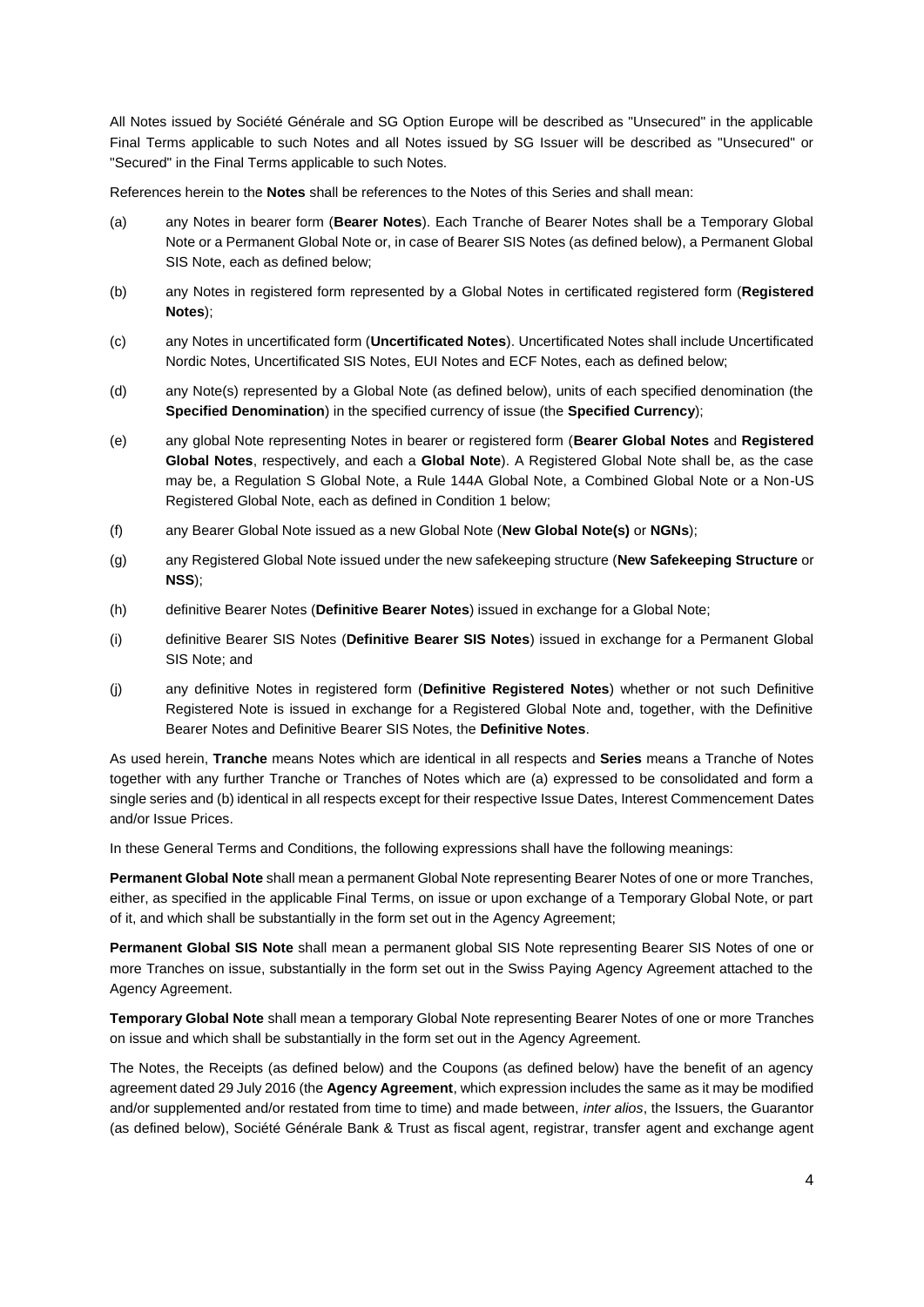(the **Fiscal Agent**, the **Registrar**, the **Transfer Agent** and the **Exchange Agent**, respectively, which expressions shall include, in each case, any additional or successor fiscal agent or registrar or any other transfer agent or exchange agent appointed from time to time) and the other paying agents named therein (the **Paying Agents**, which expression shall include any additional or successor paying agents appointed from time to time). The Paying Agents, the Fiscal Agent, the Registrar, the Transfer Agent, the Exchange Agent and, unless the context otherwise requires, the Settlement Agent (as defined in Condition 10) and the Calculation Agent (as defined in Condition 10) shall be referred to collectively hereunder as the **Agents**.

In connection with Uncertificated Notes other than ECF Notes, unless the context otherwise requires and except insofar as the terms defined in the Agency Agreement are incorporated by reference herein, any reference herein to the Agency Agreement will be construed, *mutatis mutandis,* as a reference to the agency agreement(s) entered into with respect to such Uncertificated Notes-other than ECF Notes (and references herein to the Fiscal Agent, the Paying Agent(s) or the Calculation Agent shall be construed accordingly) as described below.

- Any issue of EUI Notes (as defined below) will have the benefit of an EUI agency agreement (the **EUI Agency Agreement**, which expression shall be construed as a reference to any such agreement as the same may be amended, supplemented or restated from time to time) between the Issuers, the Guarantor, the Agent and the agent, which shall be appointed in the applicable Final Terms in respect of EUI Notes (the **EUI Agent**).
- Any issue of SIS Notes (as defined below), and other English Law Notes listed on SIX Swiss Exchange, will have the benefit of a Swiss paying agency agreement (the **Swiss Paying Agency Agreement**, which expression shall be construed as a reference to any such agreement as the same may be amended, supplemented or restated from time to time) between the Issuer, the Guarantor, the Paying Agents (except the Registrar), the principal Swiss paying agent and the other Swiss paying agents (if any) (the **Principal Swiss Paying Agent** and the **Swiss Paying Agents**, respectively, and the term Paying Agent as defined above shall include such Principal Swiss Paying Agent and the Swiss Paying Agent). The form of the Swiss Paying Agency Agreement is scheduled to the Agency Agreement.
- Any issue of Uncertificated Nordic Notes (as defined below) will have the benefit of a master issuing and paying agency agreement concluded between the Issuer as issuer and Nordea Danmark, Filial af Nordea Bank Abp, Finland, Nordea Bank Abp, Nordea Bank Abp, filial i Norge, Nordea Bank Abp, filial i Sverige (the **Nordea Agency Agreement**) which expression shall be construed as a reference to any such agreement as the same may be amended, supplemented or restated from time to time).
- Any issue of ECF Notes (as defined below) will have the benefit of an agency agreement (the **French Law Agency Agreement**, which expression shall be construed as a reference to any such agreement as the same may be amended, supplemented or restated from time to time) between the Issuers, the Guarantor, the Société Générale Bank & Trust as fiscal Agent (the **Fiscal Agent**) which expression shall include, any additional or successor agent appointed from time to time and specified in the applicable Final Terms) and the other paying agents named therein (the **Paying Agents**, which expression shall include any additional or successor paying agents appointed from time to time).

Words and expressions defined in the French Law Agency Agreement or used in the applicable Final Terms of ECF Notes shall have the same meanings where used in these General Terms and Conditions unless the context otherwise requires or unless otherwise stated and provided that, in the event of any inconsistency between the French Law Agency Agreement and the applicable Final Terms, the applicable Final Terms will prevail.

Interest-bearing Definitive Bearer Notes have interest coupons (**Coupons**) and, if indicated in the applicable Final Terms, talons for further Coupons (**Talons**) attached on issue. Any reference herein to "Coupons" or "coupons" shall, unless the context otherwise requires, be deemed to include a reference to "Talons" or "talons".

Definitive Bearer Notes repayable in instalments have receipts (**Receipts**) for the payment of the instalments of principal (other than the final instalment) attached on issue. Global Notes do not have Receipts, Coupons or Talons attached on issue.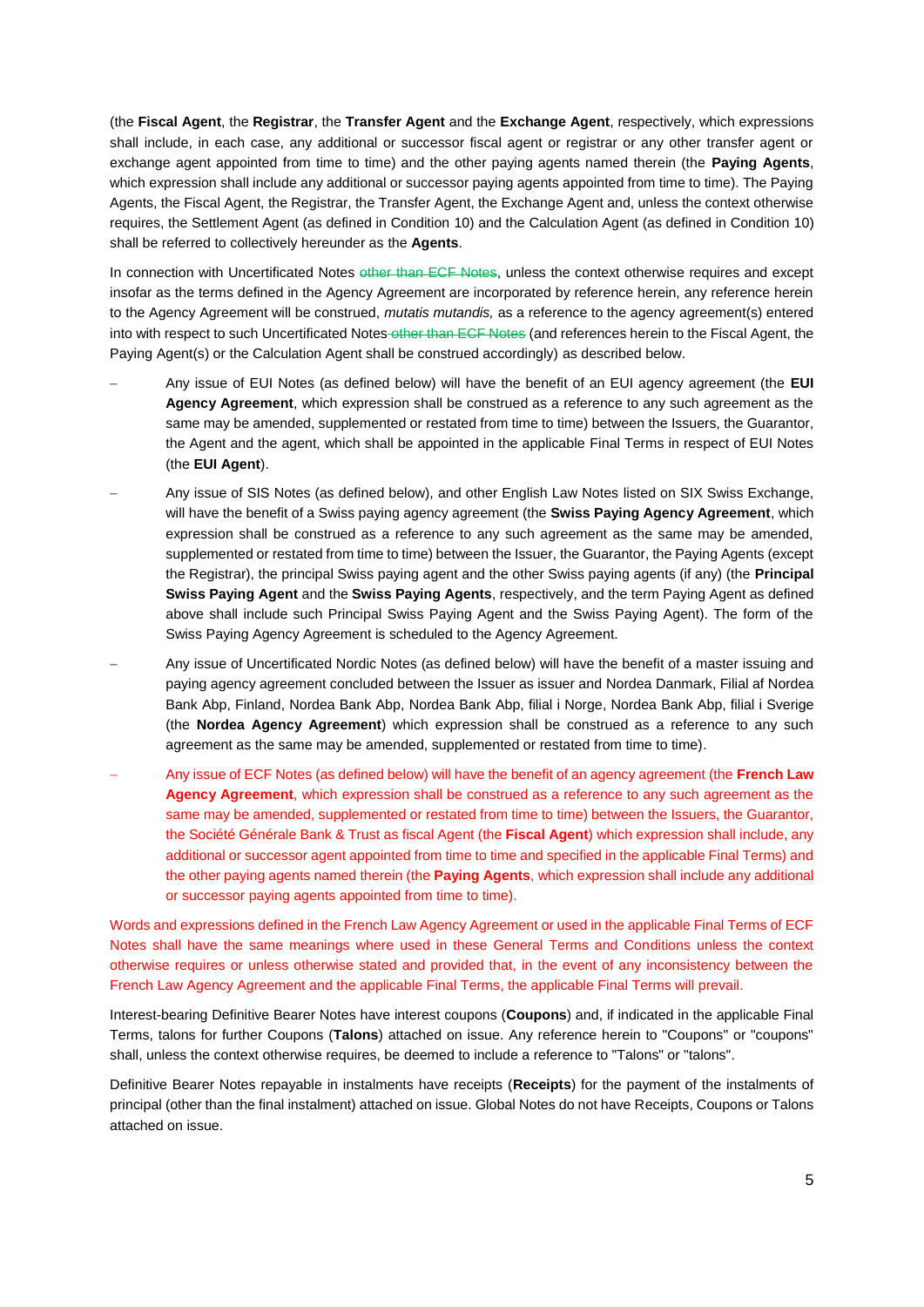Any references in these General Terms and Conditions to "Coupons", "Talons" or "Receipts" shall not apply to Uncertificated Notes or to Registered Notes.

Any reference herein to **Physical Delivery Notes** shall mean any Series of Notes that are linked to Deliverable Asset(s) (as defined in Condition 5.13) specified in the applicable Final Terms.

Any reference herein to **Noteholders** or **Holders** of the Notes shall mean the several persons who are for the time being the bearers of Bearer Notes and the registered holders of Registered Notes save that, in respect of the Notes of any Series, (a) for so long as the Notes or any part of them are represented by a Global Note held on behalf of Euroclear and Clearstream each person (other than Euroclear or Clearstream) who is for the time being shown in the records of Euroclear or of Clearstream as the holder of a particular nominal amount of the Notes of the Series (in which regard any certificate or other document issued by Euroclear or Clearstream as to the nominal amount of the Notes standing to the account of any person shall be conclusive and binding for all purposes save in the case of manifest error) shall be deemed to be the holder of that nominal amount of Notes (and the bearer or registered holder of the relevant Global Note shall be deemed not to be the holder) for all purposes other than with respect to the payment of principal or interest on the Notes, for which purpose the bearer or registered holder of the relevant Global Note shall be treated by the Issuer, the Guarantor, and any Agent as the holder of the Notes in accordance with and subject to the terms of the relevant Global Note and, (b) so long as the Depository Trust Company (**DTC**) or its nominee is the registered owner or holder of a Registered Global Note, DTC or its nominee, as the case may be, will be considered the sole owner or holder of the Notes represented by such Registered Global Note for all purposes under the Agency Agreement and the Notes except to the extent that in accordance with DTC's published rules and procedures any ownership rights may be exercised by its participants or beneficial owners through participants and, in each case, the expressions **Noteholder**, **holder of Notes** and related expressions shall be construed accordingly. Special rules apply to Noteholders of Permanent Global SIS Notes.

Any reference herein to **Receiptholders** shall mean the holders of the Receipts, and any reference herein to **Couponholders** shall mean the holders of the Coupons and shall, unless the context otherwise requires, include the holders of the Talons.

The holder of an Uncertificated Note (other than an Uncertificated SIS Note) will be the persons appearing in the relevant registers in accordance with the legislation, rules and regulations applicable to, and/or issued by, the relevant securities depositary and clearing institution and the term "Noteholder" shall be construed accordingly. Uncertificated Notes will only be transferable in accordance with such legislation, rules and regulations.

Any reference herein to the holder of Notes in the form of Bearer SIS Notes or Uncertificated SIS Notes and related expressions shall be construed as provided below.

Any reference herein to Euroclear and/or Clearstream (each as defined below) shall, whenever the context so permits, be deemed to include a reference to any additional or alternative clearing system specified in the applicable Final Terms or applicable Offering Circular (including, without limitation, Euroclear France and the *Intermédiaires financiers habilités* authorised to maintain accounts therein (together **Euroclear France**), in relation to SIS Notes, or other English Law Notes listed on SIX Swiss Exchange Ltd. (**SIX Swiss Exchange**), SIX SIS Ltd, the Swiss securities services corporation (**SIS**) or any other clearing institution in Switzerland recognised for such purposes by SIX Swiss Exchange and, in relation to Uncertificated Nordic Notes, the relevant securities depositary and clearing institution, including, without limitation, Euroclear Sweden AB (**Euroclear Sweden**), Euroclear Finland Ltd (**Euroclear Finland**), Verdipapirsentralen ASA (the **Norwegian Central Security Depositary**), VP Securities A/S (**VP Securities**), and, in relation to Registered Notes represented by a Rule 144A Global Note or Registered Notes represented by a Regulation S Global Note, The Depository Trust Company (**DTC**), approved by the Issuer, the Guarantor (if applicable), the Fiscal Agent, the Registrar (in the case of Registered Notes only), Euroclear UK and Ireland (**EUI**) and, in the case of Notes listed on the Luxembourg Stock Exchange, the Luxembourg Stock Exchange.

Any reference in these General Terms and Conditions to a **SIS Note** shall be references to a Note, which is, or is intended to be, deposited or registered with and cleared through SIS or any other clearing institution in Switzerland recognised for such purposes by SIX Swiss Exchange (SIS or any such intermediary, the **Intermediary**)) and is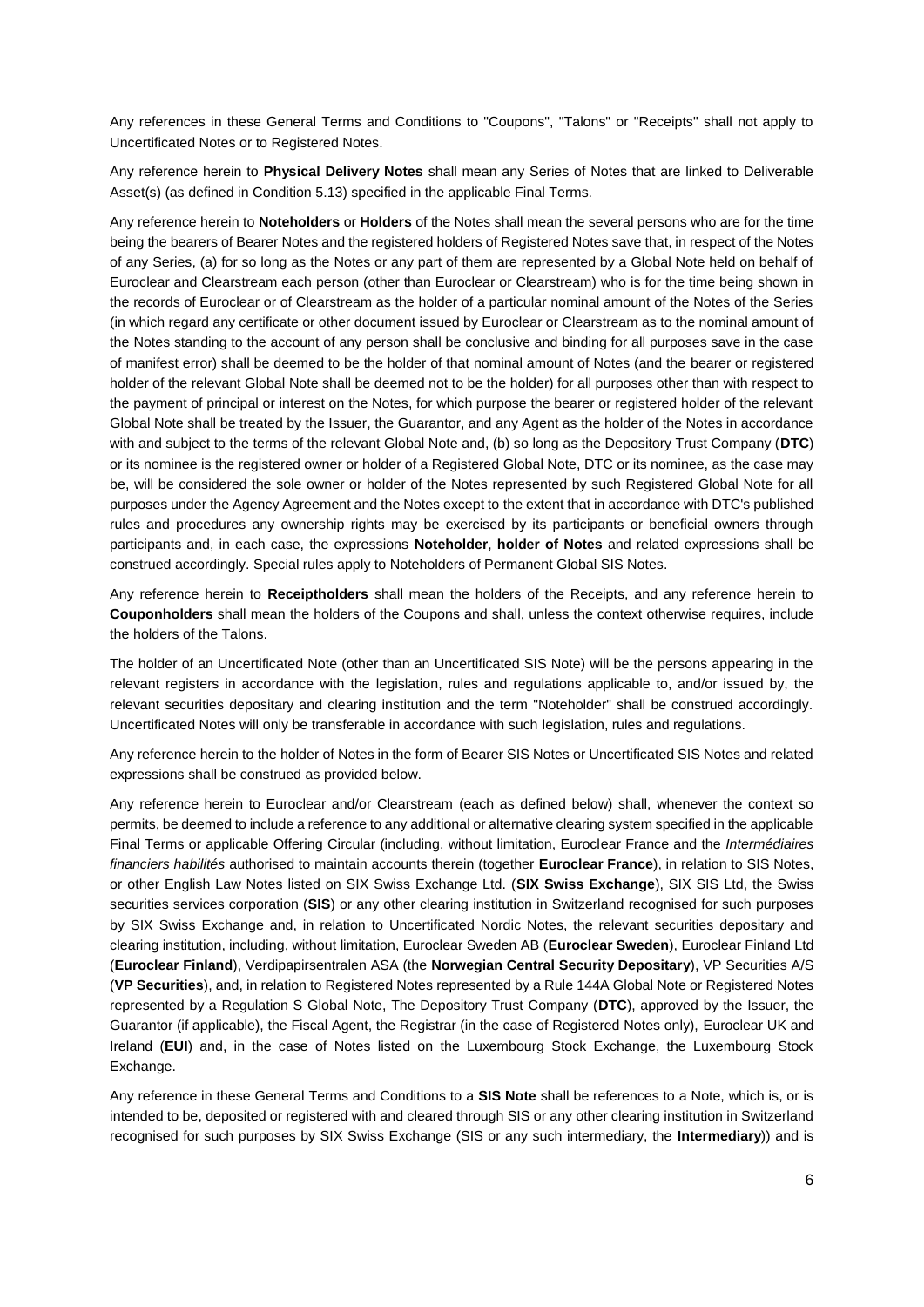either a Bearer Note (a **Bearer SIS Note** which term includes CHF SIS Notes and Other SIS Notes) or an Uncertificated Note (an **Uncertificated SIS Note**). SIS Notes may be denominated in Swiss Francs or other currencies approved by the Intermediary. The applicable Final Terms will indicate whether SIS Notes are CHF SIS Notes, Other SIS Notes (each as defined below) or Uncertificated SIS Notes. In the case of SIS Notes, no printing of definitive Notes, Receipts or Coupons will occur (except as provided herein with respect to Bearer SIS Notes only).

Any references in these General Terms and Conditions to **Uncertificated Swedish Notes** shall be references to Uncertificated Notes settled through Euroclear Sweden, any references to **Uncertificated Finnish Notes** shall be references to Uncertificated Notes settled through Euroclear Finland, any references to **Uncertificated Norwegian Notes** shall be references to Uncertificated Notes settled through Verdipapirsentralen and any references to **Uncertificated Danish Notes** shall be references to Uncertificated Notes settled through VP Securities. Uncertificated Swedish Notes, Uncertificated Finnish Notes, Uncertificated Norwegian Notes and Uncertificated Danish Notes shall, together, mean the **Uncertificated Nordic Notes**.

Any references in these General Terms and Conditions to **ECF Notes** shall be references to Uncertificated Notes settled through Euroclear France.

Copies of the Agency Agreement, the Swiss Paying Agency Agreement (where applicable), the EUI Agency Agreement (where applicable), the Guarantee (where applicable) and the Deed of Covenant (defined below) are available for inspection during normal business hours from the head office of each of the relevant Issuer and, if applicable, the Guarantor and from the specified office of each of the Paying Agents. Copies of the applicable Final Terms are available for viewing at www.bourse.lu and copies may be obtained from the head office of the relevant Issuer, the Guarantor (if applicable) and the specified office of each of the Paying Agents save that, if this Note is (i) a Private Placement Note (as defined below) or (ii) must be distributed in or from Switzerland exclusively to qualified investors as per the Swiss Federal Act on Collective Investment Scheme (**CISA**) and related regulation (**Swiss Qualified Investor**), the applicable Final Terms will only be obtainable by a Noteholder holding one or more such Notes and such Noteholder must produce evidence satisfactory to the relevant Issuer, and, if applicable, the Guarantor or, as the case may be, the relevant Paying Agent as to its holding of such Notes and identity. The Noteholders, the Receiptholders and the Couponholders are deemed to have notice of, and are entitled to the benefit of, all the provisions of the Agency Agreement, the Swiss Paying Agency Agreement (where applicable), the EUI Agency Agreement (where applicable), the Guarantee (where applicable), the Deed of Covenant and the applicable Final Terms. The statements in the Conditions include summaries of, and are subject to, the detailed provisions of the Agency Agreement and, if applicable, the Swiss Paying Agency Agreement and the EUI Agency Agreement. In this paragraph, **Private Placement Note** means any Note that is not (i) offered to the public in the EEA for the purposes of article 3.1 of Directive 2003/71/EC as amended or superseded (the **Prospectus Directive**) (except as specified under article 3.2 of the Prospectus Directive) or (ii) admitted to trading on a Regulated Market in the EEA for the purposes of article 3.3 of the Prospectus Directive. In relation to Global Notes (other than Permanent Global SIS Notes) held on behalf of Euroclear and/or Clearstream, the Noteholders, the Receiptholders and the Couponholders are entitled to the benefit of the deed of covenant made as of 29 July 2016 (the **Deed of Covenant**) and made by the Issuers. The original of the Deed of Covenant is held by the common depositary for Euroclear and Clearstream."

## *(v) The first paragraph of Condition 1.1 "Form, denomination and title" in section "Terms and Conditions of the English Law Notes" is modified as follows, with provision added in red:*

*"*The Notes may be Bearer Notes, Registered Notes or Uncertificated Notes and are, in the case of Definitive Bearer Notes, serially numbered, in the Specified Currency and the Specified Denomination(s) (as defined below) specified in the applicable Final Terms. Notes of one Specified Denomination may not be exchanged for Notes of another Specified Denomination. ECF Notes shall be issued in one Specified Denomination only."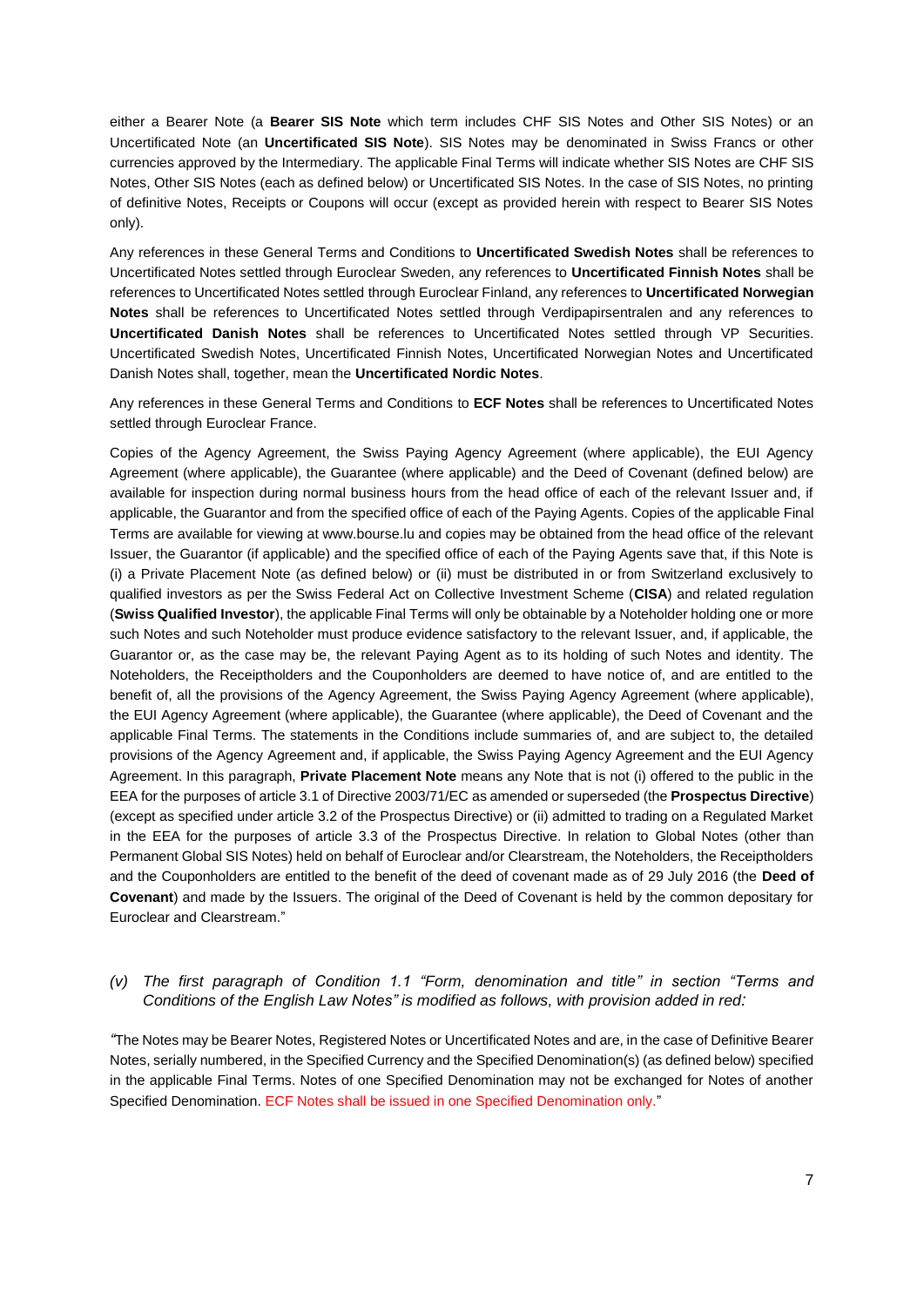- *(vi) The seventh sub-paragraph of paragraph (iii) "Uncertificated Notes" in Condition 1.1 "Form, denomination and title" in section "Terms and Conditions of the English Law Notes" is deleted and replaced by the following:*
- *"*(iii)Uncertificated Notes

Title to ECF Notes will be evidenced in accordance with articles L.211-3 et seq. and R.211 1of the Code monétaire et financier by book entries (inscriptions en compte). No physical document of title (including certificats représentatifs pursuant to article R. 211-7 of the Code monétaire et financier) will be issued in respect of ECF Notes.

ECF Notes are issued in bearer dematerialised form (au porteur), which will be inscribed in the books of Euroclear France, a subsidiary of Euroclear Bank SA/NV (Euroclear France) which shall credit the accounts of Euroclear France Account Holders.

For the purpose of these Conditions, Euroclear France Account Holder means any authorised financial intermediary institution entitled to hold accounts, directly or indirectly, on behalf of its customers with Euroclear France, and includes Euroclear Bank SA/NV (Euroclear), the depositary bank for Clearstream Banking S.A., Luxembourg (Clearstream) or, in case of Notes listed on SIX Swiss Exchange, the depository bank for SIX SIS Ltd., the Swiss securities services corporation (SIS).

Except as ordered by a court of competent jurisdiction or as required by law, the holder of any ECF Note, Receipt, Coupon or Talon relating thereto shall be deemed to be and may be treated as its absolute owner for all purposes, whether or not it is overdue and regardless of any notice of ownership, or an interest in it, any writing on it or its theft or loss and no person shall be liable for so treating the holder.

In these Conditions and in the context of ECF Notes, Noteholder or holder means the person whose name appears in the account of the relevant Euroclear France Account Holder as being entitled to such Notes.

ECF Notes issued in bearer dematerialised form (au porteur) may not be converted into ECF Notes in registered dematerialised form, whether in fully registered form (nominatif pur) or in administered registered form (nominatif administré)."

*(vii) Condition 1.3 "Transfers of Notes" in section "Terms and Conditions of the English Law Notes" is modified as follows to add a new Condition 1.3.13 "ECF Notes" on page 203:*

## "*1.3.13* **ECF Notes**

Title to ECF Notes in bearer dematerialised form (au porteur) shall pass upon, and transfer of such ECF Notes may only be effected through, registration of the transfer in the accounts of Euroclear France Account Holders. "

*(viii) Condition 4 "Payments" in section "Terms and Conditions of the English Law Notes" is modified as follows to add a new Condition 4.9 "ECF Notes" on page 223, Condition 4 shall be renumbered accordingly including any references thereto:*

## *"***4.9 ECF Notes**

Payments of principal and interest in respect of ECF Notes shall be made by transfer to the account (denominated in the relevant currency) of the relevant Euroclear France Account Holders for the benefit of the Noteholders. All payments validly made to such accounts of such Euroclear France Account Holders or Noteholders will be an effective discharge of the Issuer in respect of such payments."

*(ix) Condition 13 "Notices" in section "Terms and Conditions of the English Law Notes" is modified as follows to add a new Condition 13.4 "Notices regarding ECF Notes" on page 254:*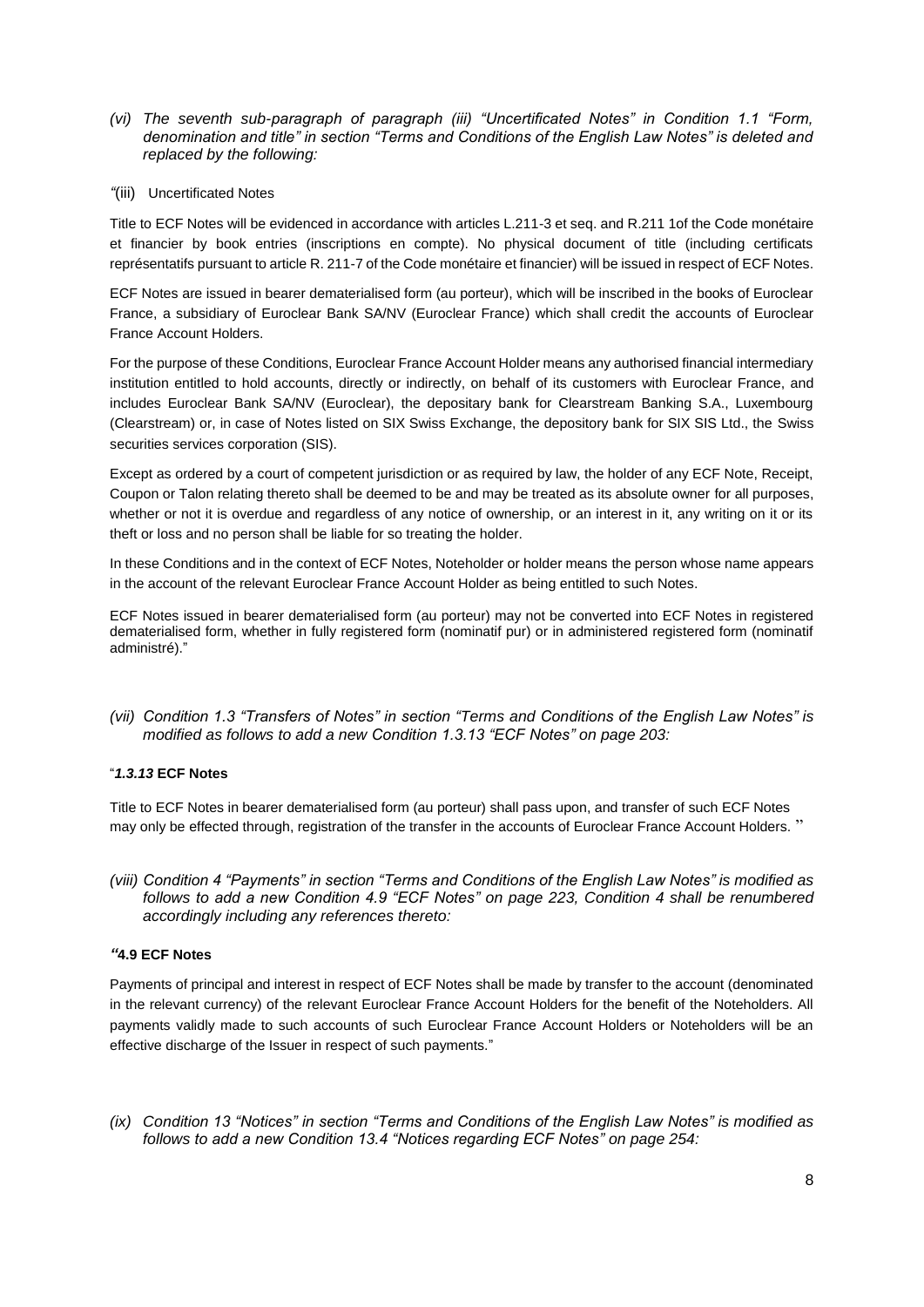#### " **13.4 Notices regarding ECF Notes**

- 13.4.1 Subject as provided in Condition 13.4.2 all notices required to be given to the holders of ECF Notes pursuant to these Conditions may be given by delivery of the relevant notice to Euroclear France in substitution for the publication as required by Condition 13.1, except that so long as such Notes are listed on any regulated market or stock exchange(s) or are admitted to trading by a relevant authority and the applicable rules of that regulated market or stock exchange or relevant authority so require, notices shall also be published in a daily financial newspaper with general circulation in the city/ies where the regulated market or other stock exchange(s) on which such Notes are listed.
- 13.4.2 If any such publication pursuant to this Condition is not practicable, notice shall be validly given if published in a leading daily financial newspaper with general circulation in Europe. Any such notice shall be deemed to have been given on the date of such publication or, if published more than once or on different dates, on the date of the first publication as provided above."

## *(x) The last paragraph of Condition 19.1.1 "Governing Law" in section "Terms and Conditions of the English Law Notes" is modified as follows on page 259, with provisions added in red and deleted in green:*

"Uncertificated Nordic Notes, and Uncertificated SIS Notes and ECF Notes and any non-contractual obligations arising out or in connection with these Notes will be governed by, and shall be constructed in accordance with, English Law, except in respect of provided that their form, title, transfer, and payments exercise of options and the provisions relating to payments in the seventh paragraph of Condition 1.1(iii), Condition 4.8 and Condition 5.13.2 thereon which shall be governed by in accordance with the laws, rules and regulations applicable to the relevant central securities depository and clearing institution, being initially Euroclear Sweden, Euroclear Finland, Verdipapirsentralen ASA or SIS (or any other clearing institution in Switzerland recognised for such purposes by SIS Swiss Exchange, respectively) or Euroclear France, on which there are admitted."

# **II. SECTION "SUMMARY"**

*(i) Element B.4b ("Known trends affecting the issuer and the industries in which it operates") on pages 7 and 8 is deleted and replaced as follows:* 

| B.4b | <b>Known trends</b>                                                   | [If the Issuer is Societe Generale:                                                                                                                                                                                                                                                                                                         |
|------|-----------------------------------------------------------------------|---------------------------------------------------------------------------------------------------------------------------------------------------------------------------------------------------------------------------------------------------------------------------------------------------------------------------------------------|
|      | affecting the<br>issuer and the<br>industries in<br>which it operates | Société Générale continues to be subject to the usual risks and the risks inherent<br>to its business.                                                                                                                                                                                                                                      |
|      |                                                                       | Despite a welcome bounce back on the GDP figures of the first quarter of 2019 in<br>many of the advanced economies, most signals still point to a slowdown of the<br>global economy ahead, amidst heightened tariff tensions between the United<br>States and China, on-going Brexit uncertainty and various country-specific<br>headwinds. |
|      |                                                                       | Financial markets have become more focused on the political risks amidst concerns<br>that these are now biting into the growth outlook. Tensions on the markets related<br>to the uncertainties mentioned cannot be excluded as well as a more pronounced                                                                                   |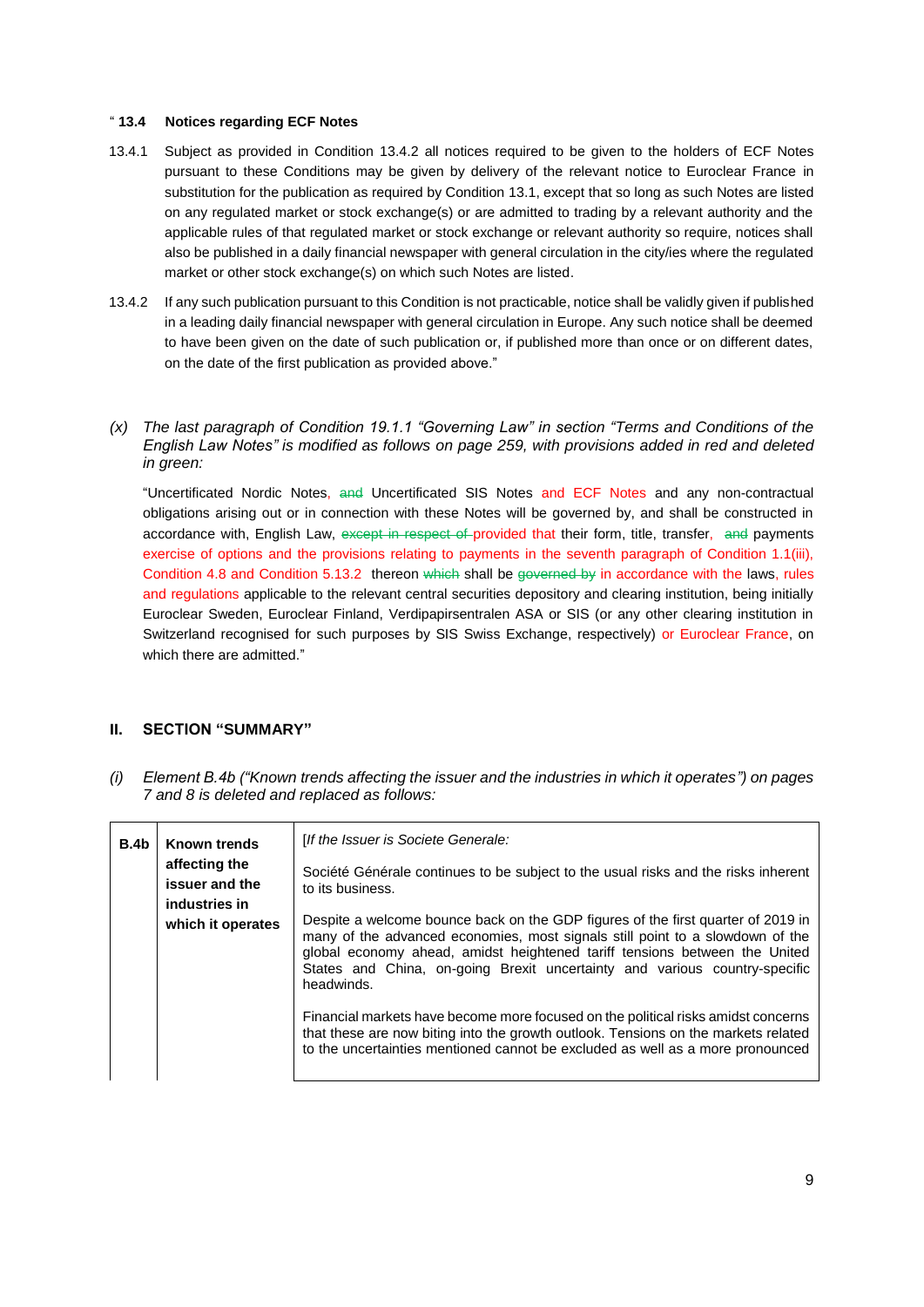|  | slowdown in investment, which could in turn precipitate a more pronounced<br>slowdown. In addition the oil market remains highly volatile.                                                                                                                                                                                                                                                                                                                                                                                                                                                                                         |
|--|------------------------------------------------------------------------------------------------------------------------------------------------------------------------------------------------------------------------------------------------------------------------------------------------------------------------------------------------------------------------------------------------------------------------------------------------------------------------------------------------------------------------------------------------------------------------------------------------------------------------------------|
|  | Against a backdrop of low inflation and signs of slowing growth, central banks have<br>shifted to a more accommodative tone in their forward guidance.                                                                                                                                                                                                                                                                                                                                                                                                                                                                             |
|  | The fiscal stance is set to turn less favourable in the US heading into 2020 but<br>should remain supportive in China. Within the euro area, the fiscal policy varies by<br>member state.                                                                                                                                                                                                                                                                                                                                                                                                                                          |
|  | Regarding the evolution of the financial markets, the six-month extension<br>announced in early April for the Brexit had provided an initial reprieve after a difficult<br>start to 2019, but the escalation of trade tensions in May, fears of technological<br>supply chain disruption and geopolitical tensions (for example, US sanctions<br>against Iran) again undermined market confidence in the second quarter of the<br>year.                                                                                                                                                                                            |
|  | Concerning the specific trajectories of the world's major economies:<br>• US growth remains dynamic driven by private and public consumption, but we<br>have doubts about the durability of such performance. The fading of fiscal stimulus<br>as of mid-2019 and lower corporate earnings -as margins deteriorate with higher<br>import tariffs and rising labour costs— will weaken the economy going forward.                                                                                                                                                                                                                   |
|  | • Economic activity in the euro area is underpinned by firm domestic consumption<br>and strong labour markets, but growth is set to decelerate in 2019 and 2020 amidst<br>weakening exports and lower investment.                                                                                                                                                                                                                                                                                                                                                                                                                  |
|  | • The UK economy has lost significant momentum on the back of Brexit uncertainty.                                                                                                                                                                                                                                                                                                                                                                                                                                                                                                                                                  |
|  | • Japan's economic growth accelerated in the first quarter of 2019 but private<br>consumption and capital expenditure are now contracting.                                                                                                                                                                                                                                                                                                                                                                                                                                                                                         |
|  | • Faced with the risk of a sharp slowdown, China has engaged policy easing using<br>a mix of fiscal and monetary measures.                                                                                                                                                                                                                                                                                                                                                                                                                                                                                                         |
|  | • Growth prospects are uneven among emerging markets. While financial<br>conditions remain benign, especially following the pullback in US hike rates<br>expectations, emerging markets face large corporate debt repayments in 2019-<br>2021 and are still vulnerable to changing market sentiment.                                                                                                                                                                                                                                                                                                                               |
|  | From a regulatory perspective, H1 2019 was marked by the adoption of the<br>CRR2/CRD5 banking package. This group of texts entered into force on 27 June<br>2019. Most provisions apply in 2 years, from June 2021, but some of them such as<br>the TLAC (Total Loss Absorbing Capacity) apply as of the end of June 2019. The<br>CRD5 directive will apply once it will be transposed into French law, expected by<br>the end of 2020 at the latest. However, the transposition into European law of the<br>agreement finalizing the Basel III reforms is not yet on the agenda as regards<br>European legislative institutions]. |
|  | [If the Issuer is SG Issuer or SG Option Europe: The Issuer expects to continue its<br>activity in accordance with its corporate objects over the course of 2019.]                                                                                                                                                                                                                                                                                                                                                                                                                                                                 |

## *(ii) Element B.12 ("Selected historical key financial information regarding the issuer") on pages 9, 10 and 11 is deleted and replaced as follows:*

| key financial |  |
|---------------|--|
|               |  |
| information   |  |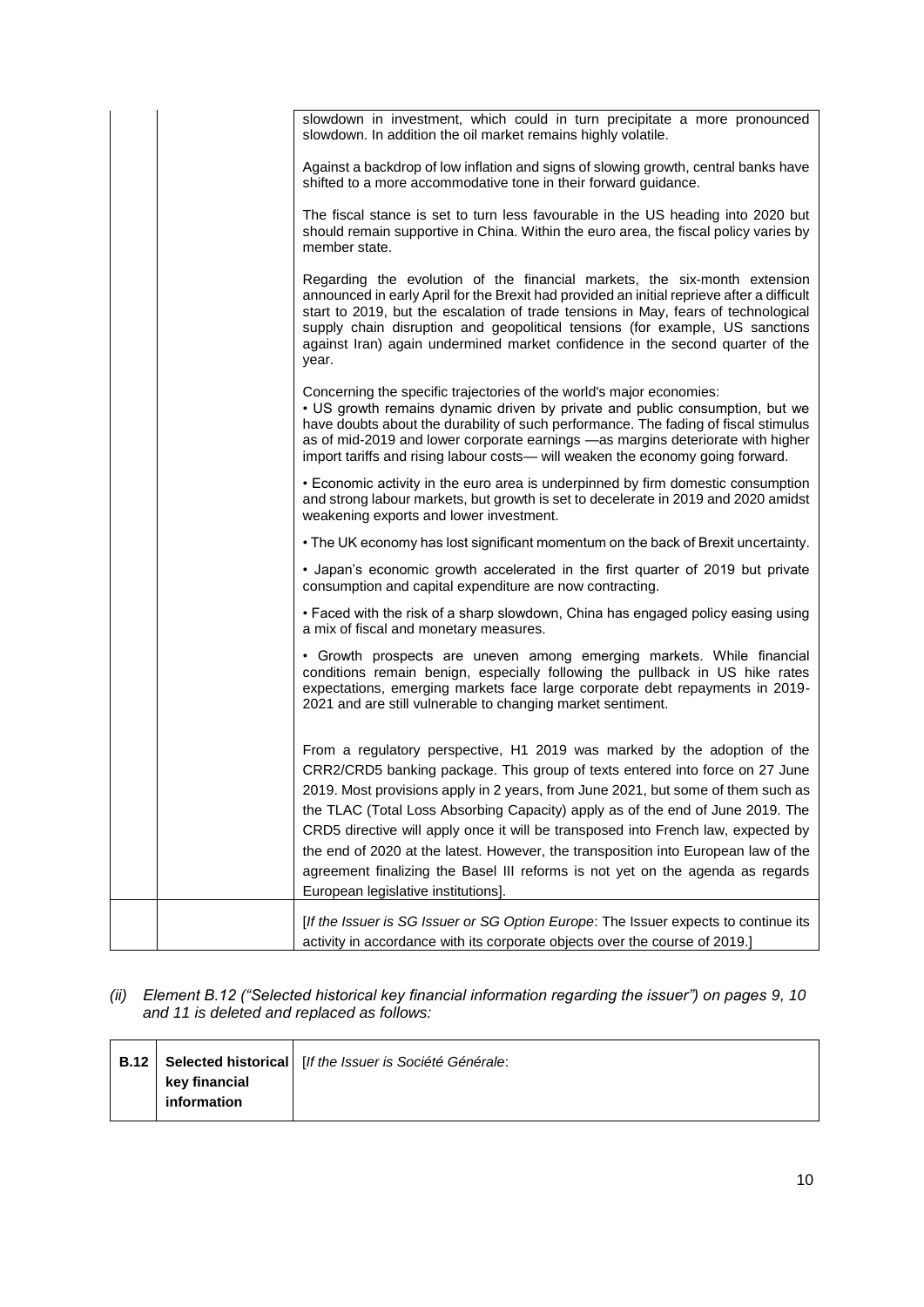|  | regarding the<br>issuer |                                                                   | <b>Half Year</b><br>2019<br>(unaudited) | <b>Half Year</b><br>2018<br>(unaudited) | Year<br>ended<br>31.12.2018<br>(2)<br>(audited) | Year ended<br>31.12.2017<br>(audited) |  |
|--|-------------------------|-------------------------------------------------------------------|-----------------------------------------|-----------------------------------------|-------------------------------------------------|---------------------------------------|--|
|  |                         | Results (in<br>millions of<br>euros)                              |                                         |                                         |                                                 |                                       |  |
|  |                         | Net Banking<br>Income                                             | 12,475                                  | 12,748                                  | 25,205                                          | 23,954                                |  |
|  |                         | Operating<br>income                                               | 2,838                                   | 3,238                                   | 6,269                                           | 4,767                                 |  |
|  |                         | Underlying<br><b>Group Net</b><br>income <sup>(1)</sup>           | 2,332                                   | 2,590                                   | 4,468                                           | 4,491                                 |  |
|  |                         | Reported<br><b>Group Net</b><br>income                            | 1,740                                   | 2,127                                   | 3,864                                           | 2,806                                 |  |
|  |                         | French retail<br>Banking                                          | 590                                     | 635                                     | 1,237                                           | 1,059                                 |  |
|  |                         | International<br><b>Retail Banking</b><br>& Financial<br>Services | 979                                     | 970                                     | 2,065                                           | 1,939                                 |  |
|  |                         | Global<br><b>Banking and</b><br>Investor<br><b>Solutions</b>      | 414                                     | 673                                     | 1,197                                           | 1,593                                 |  |
|  |                         | Corporate<br>Centre                                               | (243)                                   | (151)                                   | (635)                                           | (1,785)                               |  |
|  |                         | Net cost of risk                                                  | (578)                                   | (378)                                   | (1,005)                                         | (1, 349)                              |  |
|  |                         | Underlying<br>ROTE ** (1)                                         | 9.1%                                    | 11.0%                                   | 9.7%                                            | 9.6%                                  |  |
|  |                         | Tier 1 Ratio **                                                   | 14.8%                                   | 13.6%                                   | 13.7% (3)                                       | 13.8%                                 |  |
|  |                         |                                                                   |                                         |                                         |                                                 |                                       |  |
|  |                         | <b>Activity</b> (in<br>billions of euros)                         |                                         |                                         |                                                 |                                       |  |
|  |                         | <b>Total assets</b><br>and liabilities                            | 1,388.6                                 | 1,298.0                                 | 1,309.4                                         | $1,274.2*$                            |  |
|  |                         | Customer<br>loans at<br>amortised<br>costs                        | 438.3                                   | 427.3                                   | 447.2                                           | 417.4*                                |  |
|  |                         | Customer<br>deposits                                              | 412.9                                   | 415.1                                   | 416.8                                           | 410.6*                                |  |
|  |                         | Equity (in<br>billions of<br>euros)                               |                                         |                                         |                                                 |                                       |  |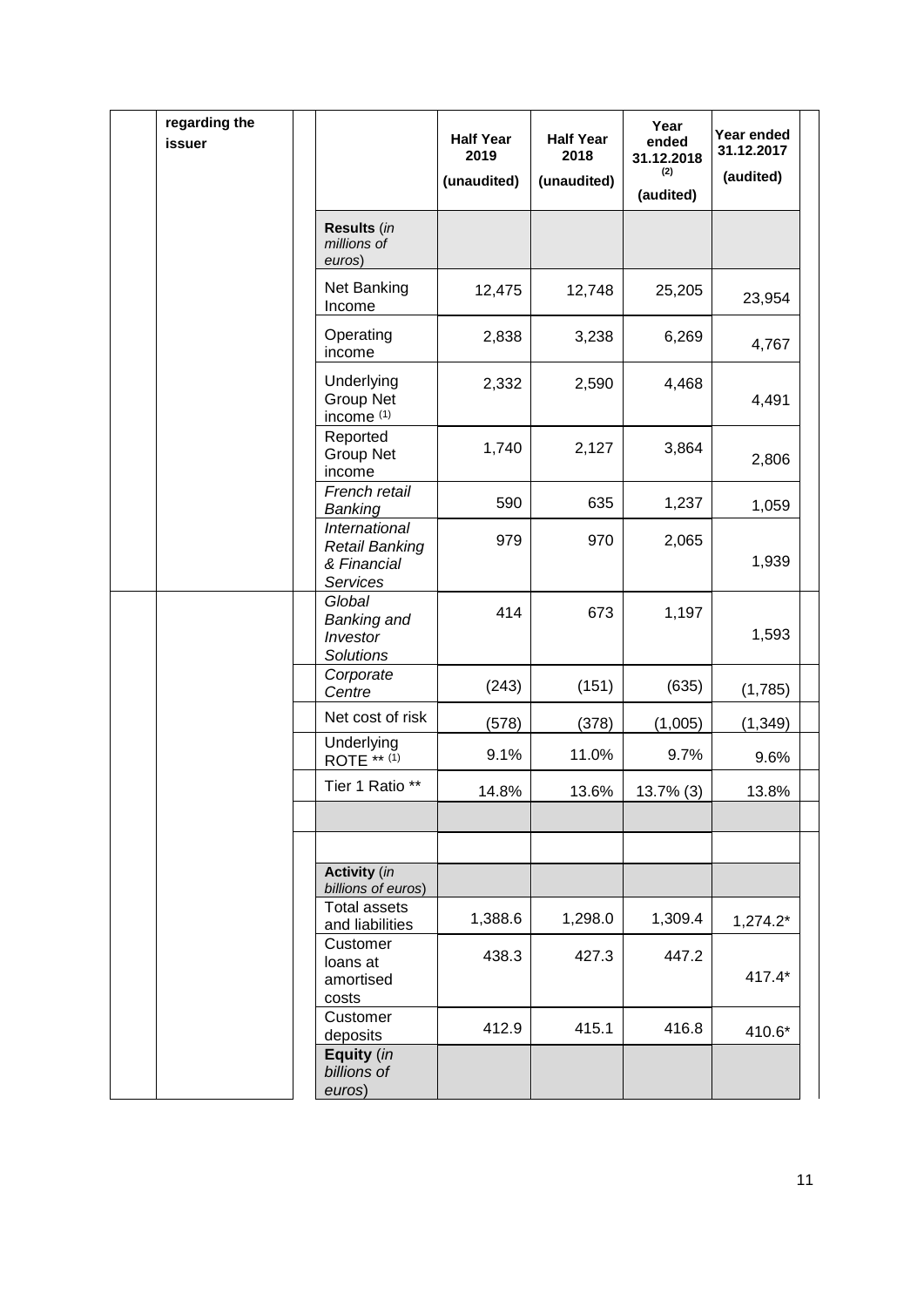|  | Shareholders'<br>equity, Group<br>Share                                                                                                                                                                                                                                                                                                                                                         | 63.1                                                                                                                                                                                               | 60.1                                  | 61.0      | 59.9*  |  |
|--|-------------------------------------------------------------------------------------------------------------------------------------------------------------------------------------------------------------------------------------------------------------------------------------------------------------------------------------------------------------------------------------------------|----------------------------------------------------------------------------------------------------------------------------------------------------------------------------------------------------|---------------------------------------|-----------|--------|--|
|  | Non-<br>controlling<br>Interests                                                                                                                                                                                                                                                                                                                                                                | 4.7                                                                                                                                                                                                | 4.4                                   | 4.8       | $4.5*$ |  |
|  | <b>Cash flow</b><br>statements (in<br>millions of<br>euros)                                                                                                                                                                                                                                                                                                                                     |                                                                                                                                                                                                    |                                       |           |        |  |
|  | Net inflow<br>(outflow) in<br>cash and cash<br>equivalent                                                                                                                                                                                                                                                                                                                                       | (2,839)                                                                                                                                                                                            | (29, 832)                             | (17, 617) | 18,023 |  |
|  | #These financial information are subjected to a limited review.                                                                                                                                                                                                                                                                                                                                 |                                                                                                                                                                                                    |                                       |           |        |  |
|  | * The consolidated balance sheet totaled EUR 1,309 billion at December<br>31st, 2018 (EUR 1,274 billion at January 1st, 2018, EUR 1,275 billion at<br>December 31st, 2017). Balances at January 1st, 2018 after first time<br>application of IFRS 9 except for subsidiaries in the insurance sector<br>(unaudited).<br>** These financial ratios are neither audited nor subjected to a limited |                                                                                                                                                                                                    |                                       |           |        |  |
|  | review.                                                                                                                                                                                                                                                                                                                                                                                         |                                                                                                                                                                                                    |                                       |           |        |  |
|  | (1) Adjusted for exceptional items and linearisation of IFRIC 21.                                                                                                                                                                                                                                                                                                                               |                                                                                                                                                                                                    |                                       |           |        |  |
|  | (2) The presentation of the Group's consolidated income statement is<br>modified as from 2018 following the transition to IFRS 9:<br>(3) Taking into account the option of a dividend payment in shares, with the<br>assumption of a 50% subscription rate (impact of +24bp on the CET1 ratio).                                                                                                 | income and expenses from insurance activities are grouped on a<br>specific line item within the "Net banking income";<br>the line item "Cost of risk" is now exclusively dedicated to credit risk; |                                       |           |        |  |
|  | There has been no material adverse change in the prospects of the Issuer<br>since 31 December 2018.<br>There has been no significant change in the financial or trading position                                                                                                                                                                                                                |                                                                                                                                                                                                    |                                       |           |        |  |
|  | of the Issuer since 30 June 2019.                                                                                                                                                                                                                                                                                                                                                               |                                                                                                                                                                                                    |                                       |           |        |  |
|  | [If the Issuer is SG Issuer.                                                                                                                                                                                                                                                                                                                                                                    |                                                                                                                                                                                                    |                                       |           |        |  |
|  | (in $K \in \mathcal{E}$ )                                                                                                                                                                                                                                                                                                                                                                       | Year ended<br>31.12.2018                                                                                                                                                                           | Year ended<br>31.12.2017<br>(audited) |           |        |  |
|  |                                                                                                                                                                                                                                                                                                                                                                                                 | (audited)                                                                                                                                                                                          |                                       |           |        |  |
|  | <b>Total Revenue</b>                                                                                                                                                                                                                                                                                                                                                                            | 68,302                                                                                                                                                                                             |                                       | 92,353    |        |  |
|  | <b>Profit before</b>                                                                                                                                                                                                                                                                                                                                                                            | 251                                                                                                                                                                                                |                                       | 105       |        |  |
|  | tax<br><b>Profit for the</b><br>financial<br>period/year                                                                                                                                                                                                                                                                                                                                        | 187                                                                                                                                                                                                |                                       | 78        |        |  |
|  | <b>Total Assets</b>                                                                                                                                                                                                                                                                                                                                                                             | 49,362,650                                                                                                                                                                                         | 48,026,909                            |           |        |  |
|  |                                                                                                                                                                                                                                                                                                                                                                                                 |                                                                                                                                                                                                    |                                       |           |        |  |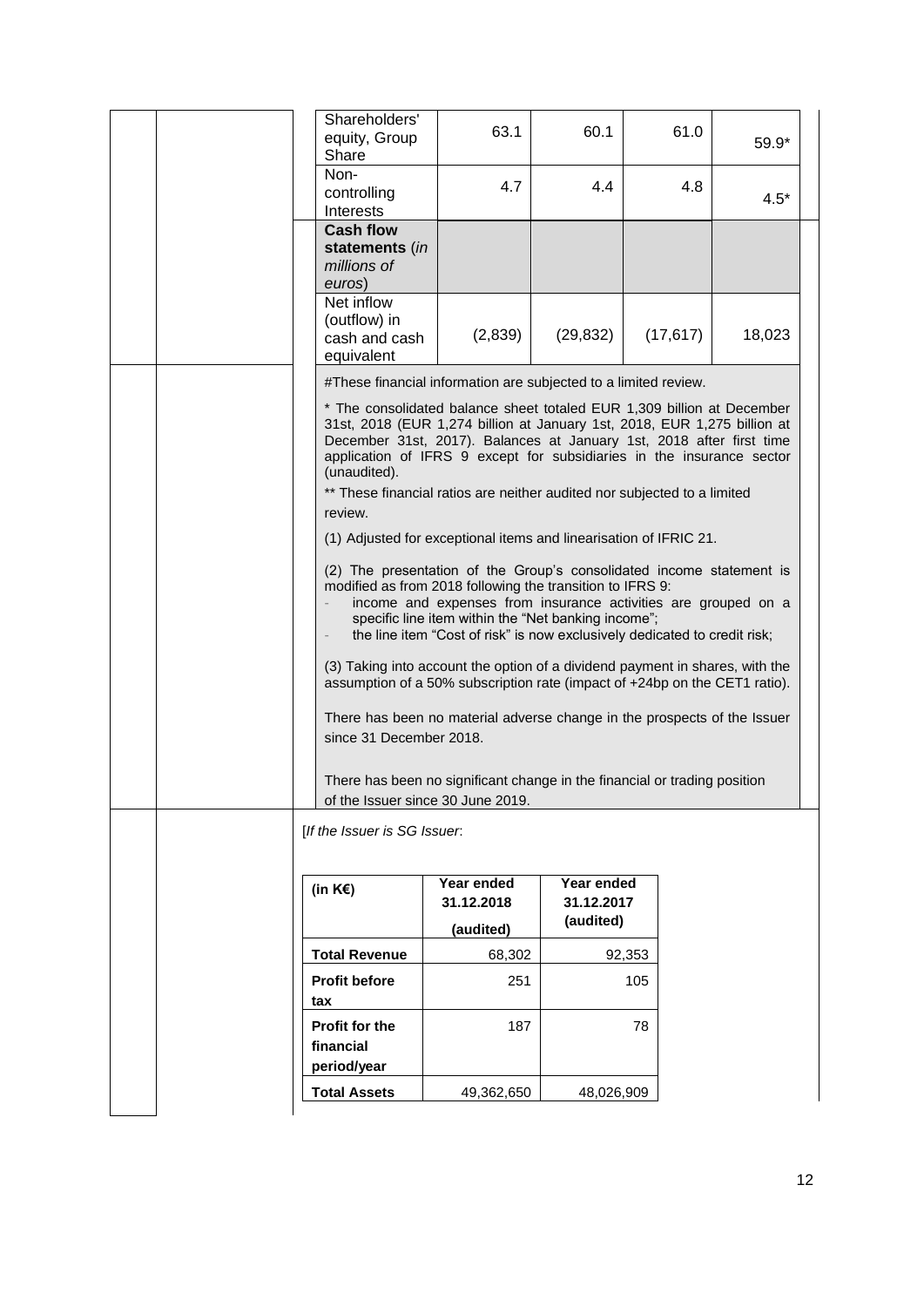|                                                                                                                                                                                                                                                                                                                                                                                                                                                                             |                                                                                                                                                                          | [If the Issuer is SG Option Europe:                                                                                                                                                                                                                                                                                                                               |                                       |                                       |  |
|-----------------------------------------------------------------------------------------------------------------------------------------------------------------------------------------------------------------------------------------------------------------------------------------------------------------------------------------------------------------------------------------------------------------------------------------------------------------------------|--------------------------------------------------------------------------------------------------------------------------------------------------------------------------|-------------------------------------------------------------------------------------------------------------------------------------------------------------------------------------------------------------------------------------------------------------------------------------------------------------------------------------------------------------------|---------------------------------------|---------------------------------------|--|
|                                                                                                                                                                                                                                                                                                                                                                                                                                                                             |                                                                                                                                                                          | (in $K \in \mathcal{E}$ )                                                                                                                                                                                                                                                                                                                                         | Year ended<br>31.12.2018<br>(audited) | Year ended<br>31.12.2017<br>(audited) |  |
|                                                                                                                                                                                                                                                                                                                                                                                                                                                                             |                                                                                                                                                                          | <b>Net Banking Income</b>                                                                                                                                                                                                                                                                                                                                         | 23,955                                | 24,447                                |  |
|                                                                                                                                                                                                                                                                                                                                                                                                                                                                             |                                                                                                                                                                          | <b>Net Income</b>                                                                                                                                                                                                                                                                                                                                                 | 5,087                                 | 7,406                                 |  |
|                                                                                                                                                                                                                                                                                                                                                                                                                                                                             |                                                                                                                                                                          | <b>Operating Income</b>                                                                                                                                                                                                                                                                                                                                           | 7,773                                 | 8,685                                 |  |
|                                                                                                                                                                                                                                                                                                                                                                                                                                                                             |                                                                                                                                                                          | <b>Total Assets</b>                                                                                                                                                                                                                                                                                                                                               | 40,606,523                            | 28,843,022                            |  |
|                                                                                                                                                                                                                                                                                                                                                                                                                                                                             |                                                                                                                                                                          | <b>Dividends declared</b><br>per share $(\epsilon)$                                                                                                                                                                                                                                                                                                               | 12.50                                 | 30.48                                 |  |
| Statement as no<br>[If the Issuer is SG Issuer or SG Option Europe:<br>material adverse<br>There has been no material adverse change in the prospects of the Issuer since 31<br>change in the<br>December 2018.]<br>prospects of the<br>[If the Issuer is Société Générale:<br>issuer since the<br>date of its last<br>There has been no material adverse change in the prospects of the Issuer since 31<br>published<br>December 2018.]<br>audited financial<br>statements |                                                                                                                                                                          |                                                                                                                                                                                                                                                                                                                                                                   |                                       |                                       |  |
|                                                                                                                                                                                                                                                                                                                                                                                                                                                                             | Significant<br>changes in the<br>issuer's financial<br>or trading<br>position<br>subsequent to<br>the period<br>covered by the<br>historical<br>financial<br>information | [If the Issuer is SG Issuer or SG Option Europe:<br>Not Applicable. There has been no significant change in the financial or trading<br>position of the Issuer since 31 December 2018.]<br>[If the Issuer is Société Générale:<br>Not Applicable. There has been no significant change in the financial or trading<br>position of the Issuer since 30 June 2019.] |                                       |                                       |  |

(iii) *Element C.5 ("Description of any restrictions on the free transferability of the securities") shall be modified as follows on page 14, with provisions added in red*: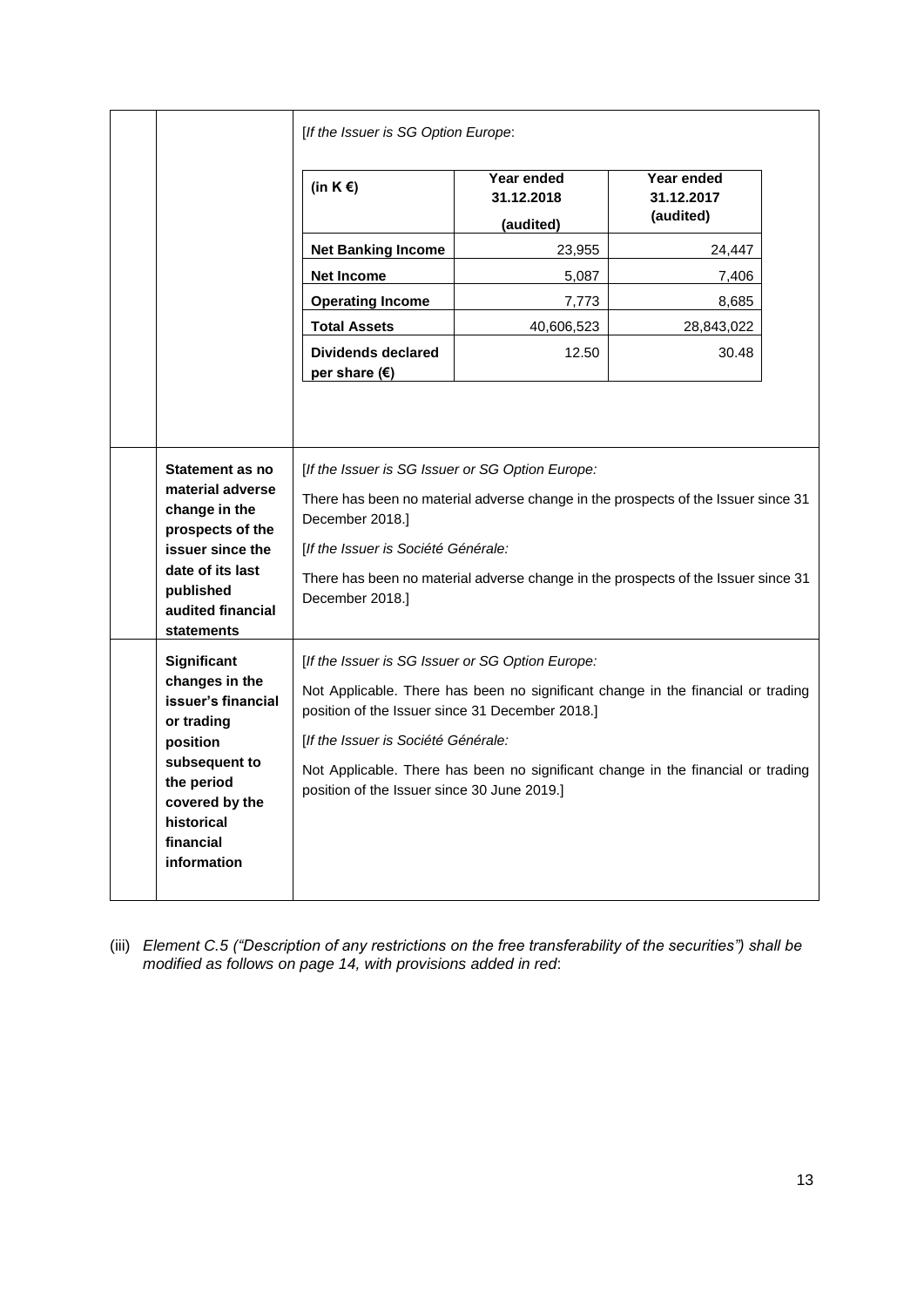| C.5 | Description of<br>any restrictions<br>on the free<br>transferability of | Not Applicable. There is no restriction on the free transferability of the Notes,<br>subject to selling and transfer restrictions which may apply in certain jurisdictions<br>including restrictions applicable to the offer and sale to, or for the account or benefit<br>of, persons other than Permitted Transferees.                                                                                                                                                                                                                                                                                                                                                                                                                                                                                                                                                                                                    |
|-----|-------------------------------------------------------------------------|-----------------------------------------------------------------------------------------------------------------------------------------------------------------------------------------------------------------------------------------------------------------------------------------------------------------------------------------------------------------------------------------------------------------------------------------------------------------------------------------------------------------------------------------------------------------------------------------------------------------------------------------------------------------------------------------------------------------------------------------------------------------------------------------------------------------------------------------------------------------------------------------------------------------------------|
|     | the securities                                                          | A Permitted Transferee means any person who (i) is not a U.S. person as defined<br>pursuant to Regulation S [and Internal Revenue Code of 1986]; (ii) is not a person<br>who comes within any definition of U.S. person for the purposes of the CEA or any<br>CFTC Rule, quidance or order proposed or issued under the CEA (for the<br>avoidance of doubt, any person who is not a "Non-United States person" defined<br>under CFTC Rule $4.7(a)(1)(iv)$ , but excluding, for purposes of subsection (D)<br>thereof, the exception for any qualified eligible person who is not a "Non-United"<br>States person," shall be considered a U.S. person); and (iii) is not a "U.S. Person"<br>for purposes of the final rules implementing the credit risk retention requirements<br>of Section 15G of the U.S. Securities Exchange Act of 1934, as amended (the U.S.<br>Risk Retention Rules) (a Risk Retention U.S. Person). |

*(iv) Element C.9 ("Procedures for the exercise of rights: interest, yield and redemption, and representative of Noteholders"), is corrected on page 19 to include the table in case of Automatic Early Redemption Event, immediately after the item "Redemption", as follows, with provisions added in red:*

| <b>Final Redemption Amount:</b>                                                                                                                                                                                                             | Unless previously redeemed,<br>the Issuer shall redeem the<br>Notes on the Maturity Date, in<br>accordance with the following<br>provisions in respect of each<br>Note:                                                                          |
|---------------------------------------------------------------------------------------------------------------------------------------------------------------------------------------------------------------------------------------------|--------------------------------------------------------------------------------------------------------------------------------------------------------------------------------------------------------------------------------------------------|
|                                                                                                                                                                                                                                             | Specified<br>Denomination<br>x<br>$[100\%]$<br>[specify]<br>other<br>percentage above 100%]                                                                                                                                                      |
| [insert the following provisions where<br>and/or<br>Interest<br>Amount<br>the<br>Redemption Amount switch at the<br>option of the Issuer applies:<br>Interest Amount and/or the<br>Redemption Amount switch at the<br>option of the Issuer: | [Substitute Coupon Amount:[●]]<br>[Additional Substitute Coupon<br>Amount: [ <sup>●</sup> ]]<br>Market Value for the Switch: [ $\bullet$ ]<br>[Substitute Final Redemption<br>Amount: [ <sup>●</sup> ]]<br>Optional Modification Date(s):<br>[0] |
| <b>Maturity Date:</b>                                                                                                                                                                                                                       | [In case of Open-ended Notes:                                                                                                                                                                                                                    |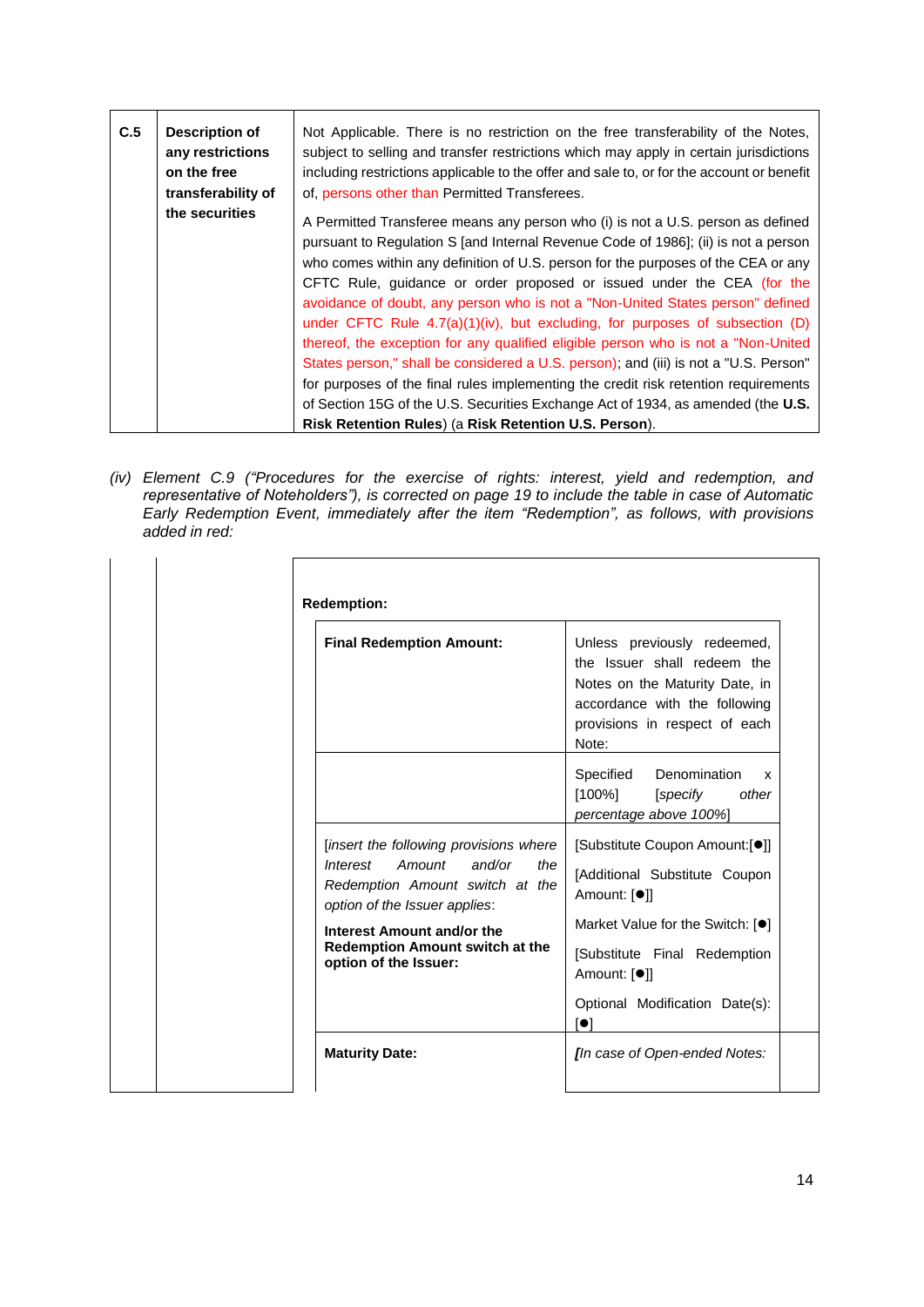|                                                                                          | The Notes are Open-ended<br>Notes and do not have a<br>maturity date.]          |
|------------------------------------------------------------------------------------------|---------------------------------------------------------------------------------|
|                                                                                          | The maturity date of the Notes<br>will be [insert the Maturity<br>Datell.       |
| In case of Automatic Early Redemption Event:<br><b>Automatic Early Redemption Amount</b> | <b>Denomination</b><br>Specified<br>[100%][specify other above 10               |
|                                                                                          | <b>Automatic Early Redemption Date(s)[(i)]</b><br>[Insert the relevant date(s)] |

*(v) The item "Final Redemption Amount" in Element C.18 ("How the return on derivative securities takes place") shall be modified as follows, with provision added in red:*

| <b>Final Redemption Amount:</b> | Unless previously redeemed, the Issuer shall<br>redeem the Notes on the Maturity Date, in<br>accordance with the following provisions in respect<br>of each Note:                                                                                                                                                                                                                       |
|---------------------------------|-----------------------------------------------------------------------------------------------------------------------------------------------------------------------------------------------------------------------------------------------------------------------------------------------------------------------------------------------------------------------------------------|
|                                 | [At par] [Specified Denomination multiplied by [Insert]<br>the percentage]] [Insert the applicable formula<br>corresponding to the reference of the product<br>specified in the applicable Final Terms relating to the<br>Notes] [If the Structured Notes are Preference Share<br>Linked Notes: Calculation Amount x (Preference<br>Share Value Final / Preference Share Value Initial) |
|                                 | Preference Share Value Final<br>means the<br>preference share value on the valuation date(1).                                                                                                                                                                                                                                                                                           |
|                                 | Preference Share Value Initial<br>means the<br>preference share value on the valuation date(0).                                                                                                                                                                                                                                                                                         |
|                                 | [If the Structured Notes are Warrant Linked Notes:<br>Calculation Amount x (Warrant Value Final / Warrant<br>Value Initial)                                                                                                                                                                                                                                                             |
|                                 | Warrant Value Final means the warrant value on<br>the valuation date(1).                                                                                                                                                                                                                                                                                                                |
|                                 | Warrant Value Initial means the warrant value on<br>the valuation $date(0).1$                                                                                                                                                                                                                                                                                                           |

*(vi) Element D.2 ("Key information on the key risks that are specific to the issuer [and the guarantor]") on pages 31, 32 and 33 is modified as follows, with provisions added in red and deleted in green:*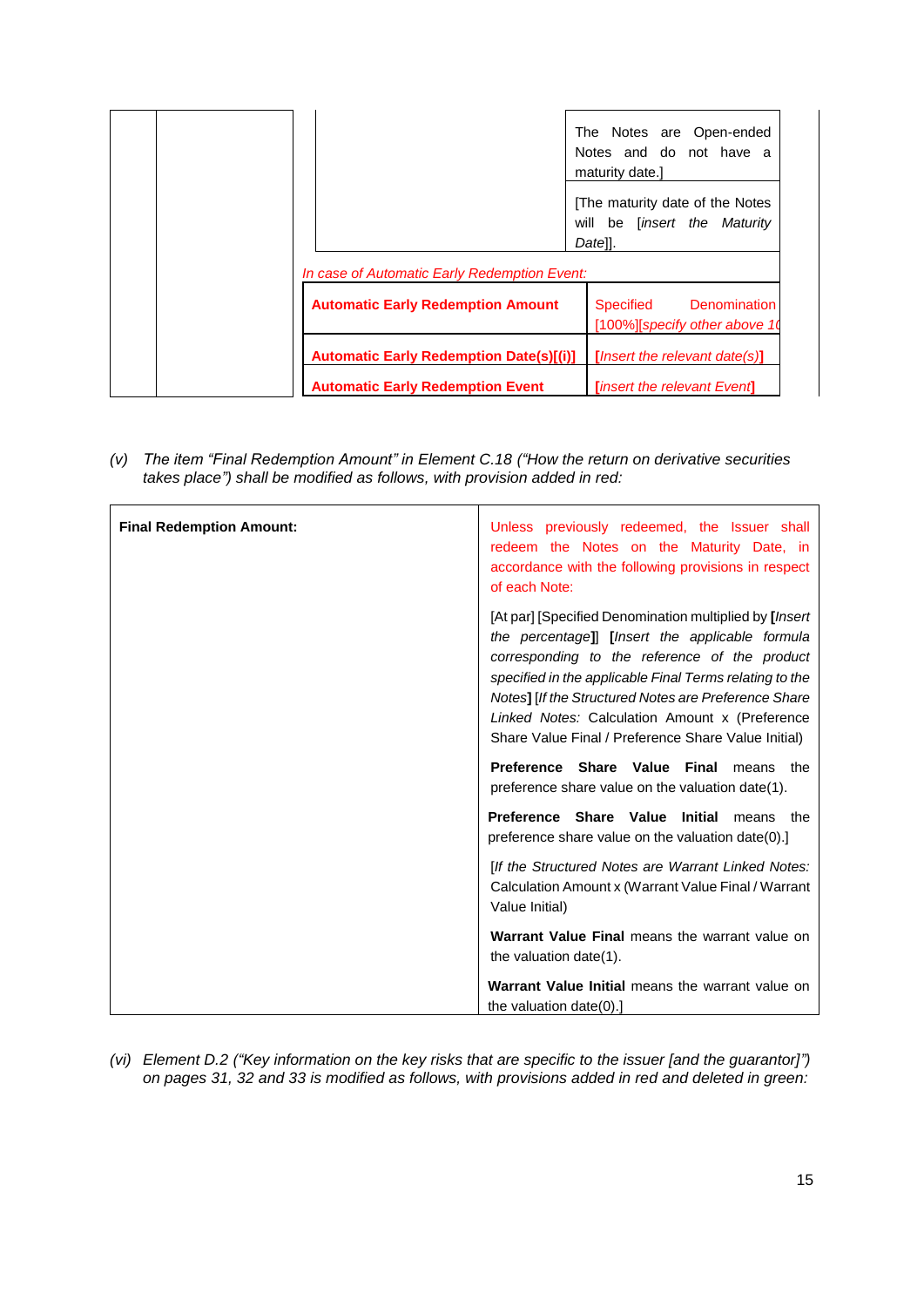| D.2 | Key information on<br>the key risks that are<br>specific<br>the<br>to<br>issuer<br>the<br><b>[and</b><br>guarantor] | An investment in the Notes involves certain risks which should be assessed<br>prior to any investment decision.<br>In particular, the Group is exposed to the risks inherent in its core businesses,<br>including:<br>credit risks;<br>٠<br>market risks;<br>٠<br>operational risks;<br>٠<br>structural rate and exchange risks;<br>٠<br>liquidity risks;<br>$\bullet$<br>non-compliance risk, litigation; and<br>$\bullet$<br>other risks.<br>$\bullet$ |
|-----|---------------------------------------------------------------------------------------------------------------------|----------------------------------------------------------------------------------------------------------------------------------------------------------------------------------------------------------------------------------------------------------------------------------------------------------------------------------------------------------------------------------------------------------------------------------------------------------|
|     |                                                                                                                     | Risks related to the macroeconomic, market and regulatory<br>environments                                                                                                                                                                                                                                                                                                                                                                                |
|     |                                                                                                                     | The global economy and financial markets continue to display high<br>levels of uncertainty, which may materially and adversely affect the<br>Group's business, financial position and results of operations.                                                                                                                                                                                                                                             |
|     |                                                                                                                     | The Group's results may be adversely affected by regional market<br>exposures.                                                                                                                                                                                                                                                                                                                                                                           |
|     |                                                                                                                     | Brexit and its impact on financial markets and the economic<br>environment could have an adverse impact on the Group's activities<br>and results of operations.                                                                                                                                                                                                                                                                                          |
|     |                                                                                                                     | Increased competition, by both banking and non-banking actors, is<br>likely to have an adverse effect on the Group's businesses and results,<br>both in its domestic French market and internationally.                                                                                                                                                                                                                                                  |
|     |                                                                                                                     | The Group is subject to an extensive supervisory and regulatory<br>framework in each of the countries in which it operates and changes<br>in this regulatory framework could have a significant effect on the<br>Group's businesses, position, costs, as well as on the financial and<br>economic environment in which it operates.                                                                                                                      |
|     |                                                                                                                     | The Group may generate lower revenues from brokerage and other<br>commission- and fee-based businesses during market downturns.                                                                                                                                                                                                                                                                                                                          |
|     |                                                                                                                     | Brexit and its impact on financial markets and the economic<br>environment could have an adverse impact on the Group's activities<br>and results of operations.                                                                                                                                                                                                                                                                                          |
|     |                                                                                                                     | Risks related to the implementation of the Group's strategic plan.                                                                                                                                                                                                                                                                                                                                                                                       |
|     |                                                                                                                     | <b>Credit and counterparty Rrisks</b>                                                                                                                                                                                                                                                                                                                                                                                                                    |
|     |                                                                                                                     | The Group is exposed to counterparty and concentration risks, which<br>may have a material adverse effect on the Group's business, results<br>of operations and financial position.                                                                                                                                                                                                                                                                      |
|     |                                                                                                                     | The financial soundness and conduct of other financial institutions and<br>market participants could adversely affect the Group.                                                                                                                                                                                                                                                                                                                         |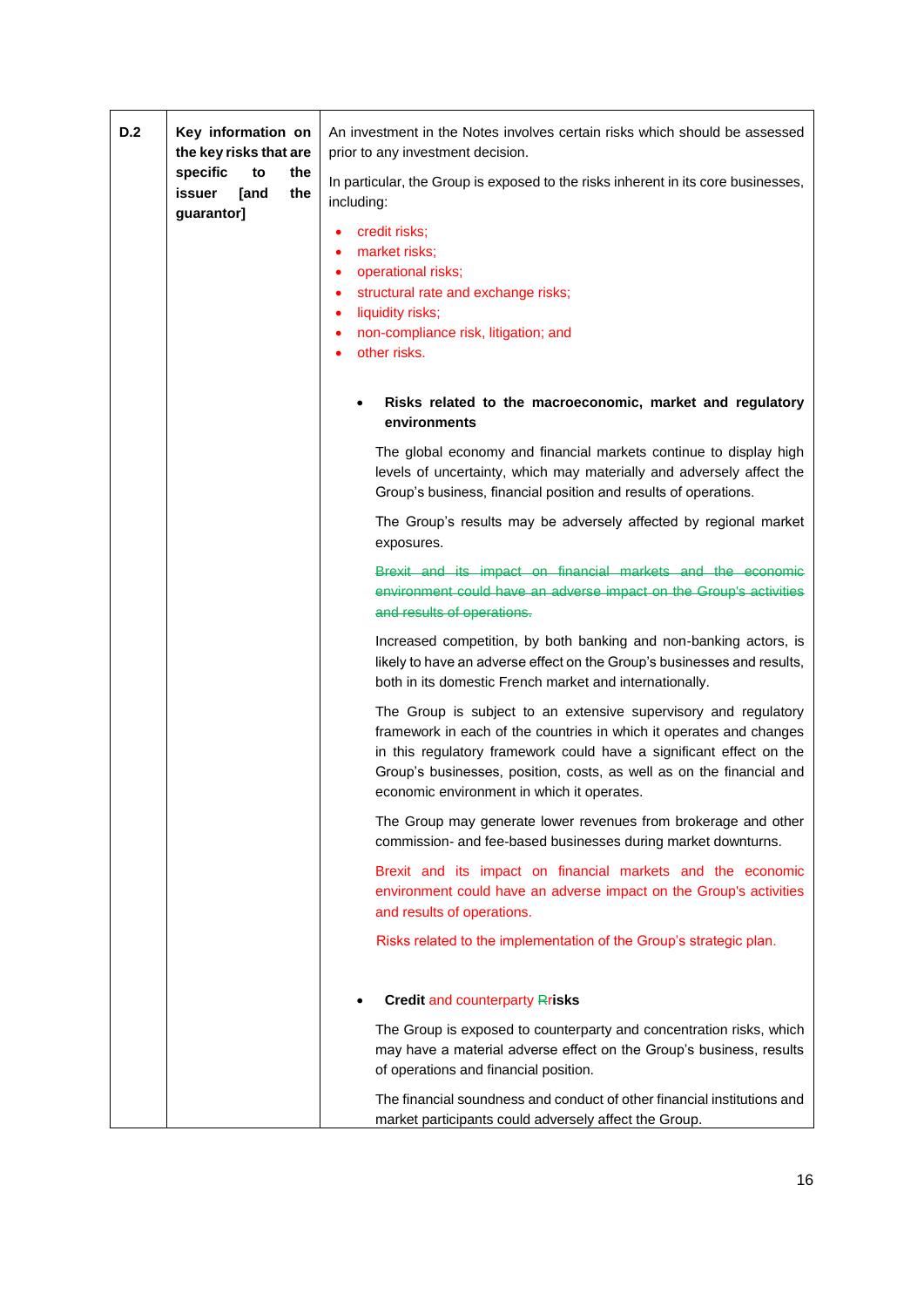|  | The Group's results of operations and financial position could be<br>adversely affected by a late or insufficient provisioning of credit<br>exposures.                                                                                                        |
|--|---------------------------------------------------------------------------------------------------------------------------------------------------------------------------------------------------------------------------------------------------------------|
|  | <b>Market and Structural Rrisks</b>                                                                                                                                                                                                                           |
|  | The volatility of the financial markets may cause the Group to suffer<br>significant losses on its trading and investment activities.                                                                                                                         |
|  | Changes in interest rates may adversely affect the Group's Banking<br>and Asset Management businesses retail banking activities.                                                                                                                              |
|  | Fluctuations in exchange rates could adversely affect the Group's<br>results.                                                                                                                                                                                 |
|  | The protracted decline of financial markets or reduced liquidity in such<br>markets may make it harder to sell assets or manoeuvre trade<br>positions and could lead to material losses for certain activities of the<br>Group.                               |
|  | The Group's hedging strategies may not prevent all risk of losses.                                                                                                                                                                                            |
|  | <b>Operational Rrisks</b>                                                                                                                                                                                                                                     |
|  | The Group is exposed to legal risks that could negatively affect its<br>financial position or results of operations.                                                                                                                                          |
|  | Operational failure, termination or capacity constraints affecting<br>institutions the Group does business with, or failure or breach of the<br>Group's information technology systems, could result in losses and<br>damages to the reputation of the Group. |
|  | The Group may incur losses as a result of unforeseen or catastrophic<br>events, including terrorist attacks or natural disasters.                                                                                                                             |
|  | The Group is exposed to legal risks that could negatively affect its<br>financial position or results of operations.                                                                                                                                          |
|  | Reputational damage could harm the Group's competitive position.                                                                                                                                                                                              |
|  | The Group's risk management system, based notably on models, may<br>not be effective and may expose the Group to unidentified or<br>unanticipated risks, which could lead to significant losses.                                                              |
|  | The Group's inability to attract and retain qualified employees, as well<br>as significant changes in the regulatory framework related to human<br>resources management processes and compensation, may adversely<br>affect its performance.                  |
|  | <b>Model Risks</b>                                                                                                                                                                                                                                            |
|  | The Group's risk management system, based notably on models, may<br>not be effective and may expose the Group to unidentified or<br>unanticipated risks, which could lead to significant losses.                                                              |
|  | Liquidity and Ffunding Rrisks                                                                                                                                                                                                                                 |
|  | A number of exceptional measures taken by governments, central                                                                                                                                                                                                |
|  | banks and regulators could have a material adverse effect on the<br>Group's business, results of operations and financial position.                                                                                                                           |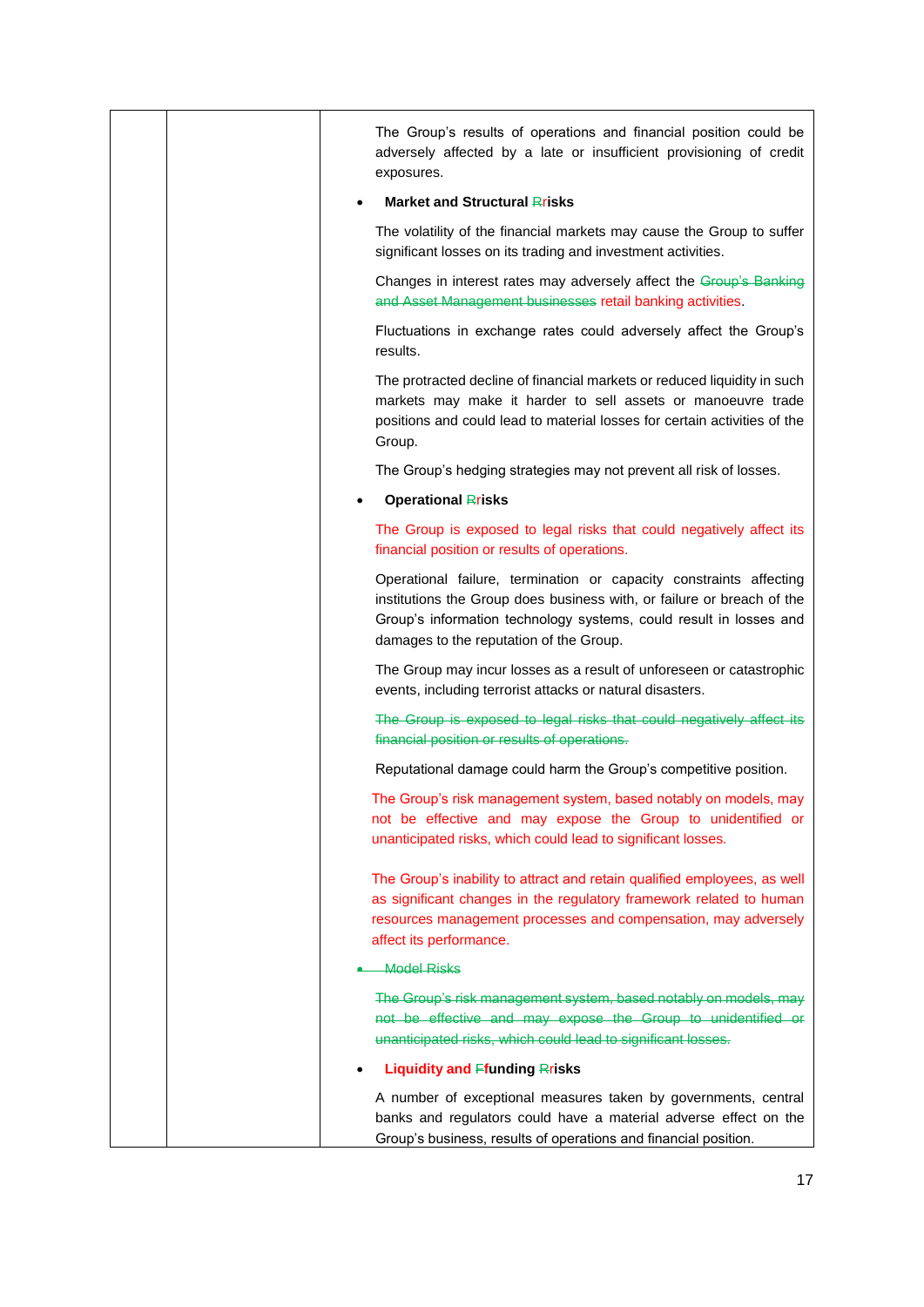| The Group's dependence on its access to financing and its liquidity<br>constraints may have a material adverse effect on the Group's<br>business, financial position and results of operations.<br><b>Strategic and business risks</b>                      |  |
|-------------------------------------------------------------------------------------------------------------------------------------------------------------------------------------------------------------------------------------------------------------|--|
| Risks related to the implementation of the Group's strategic plan.                                                                                                                                                                                          |  |
| To prepare its consolidated financial statements in accordance with<br>IFRS as adopted by the European Union, the Group relies on<br>assumptions and estimates which, if incorrect, could have a significant<br>adverse impact on its financial statements. |  |
| If the Group makes an acquisition, it may be unable to manage the<br>integration process in a cost-effective manner or achieve the expected<br>benefits.                                                                                                    |  |
| The Group's inability to attract and retain qualified employees, as well<br>as significant changes in the regulatory framework related to human<br>resources management processes and compensation, may adversely<br>affect its performance.                |  |
| <b>Risks related to insurance activites</b>                                                                                                                                                                                                                 |  |
| A deterioration in the market situation, and in particular a significant<br>increase or decrease in interest rates, could have a material adverse<br>effect on the life insurance activities of the Group's Insurance business.                             |  |
| [Insert if the Issuer is SG Issuer or SG Option Europe: Since the Issuer<br>is part of the Group, these risk factors are applicable to the Issuer.]                                                                                                         |  |

# **III. SECTION "RISK FACTORS"**

*(i) Paragraph 2.1 "The Group is exposed to the risks inherent in its core businesses" on pages 42 and 43 is modified as follows, with provisions added in red and deleted in green:*

# *"***2.1 The Group is exposed to the risks inherent in its core businesses**

Given the diversity and changes in the Group's activities, its risk management focuses on the following main categories of risks, any of which could adversely affect the Group's performance:

- Credit risks;
- Market risks;
- Operational risks
- Structural rate and exchange risks;
- Liquidity risks;
- Non-compliance risk, litigation; and
- other risks.

An investment in the Notes involves certain risks which should be assessed prior to any investment decision.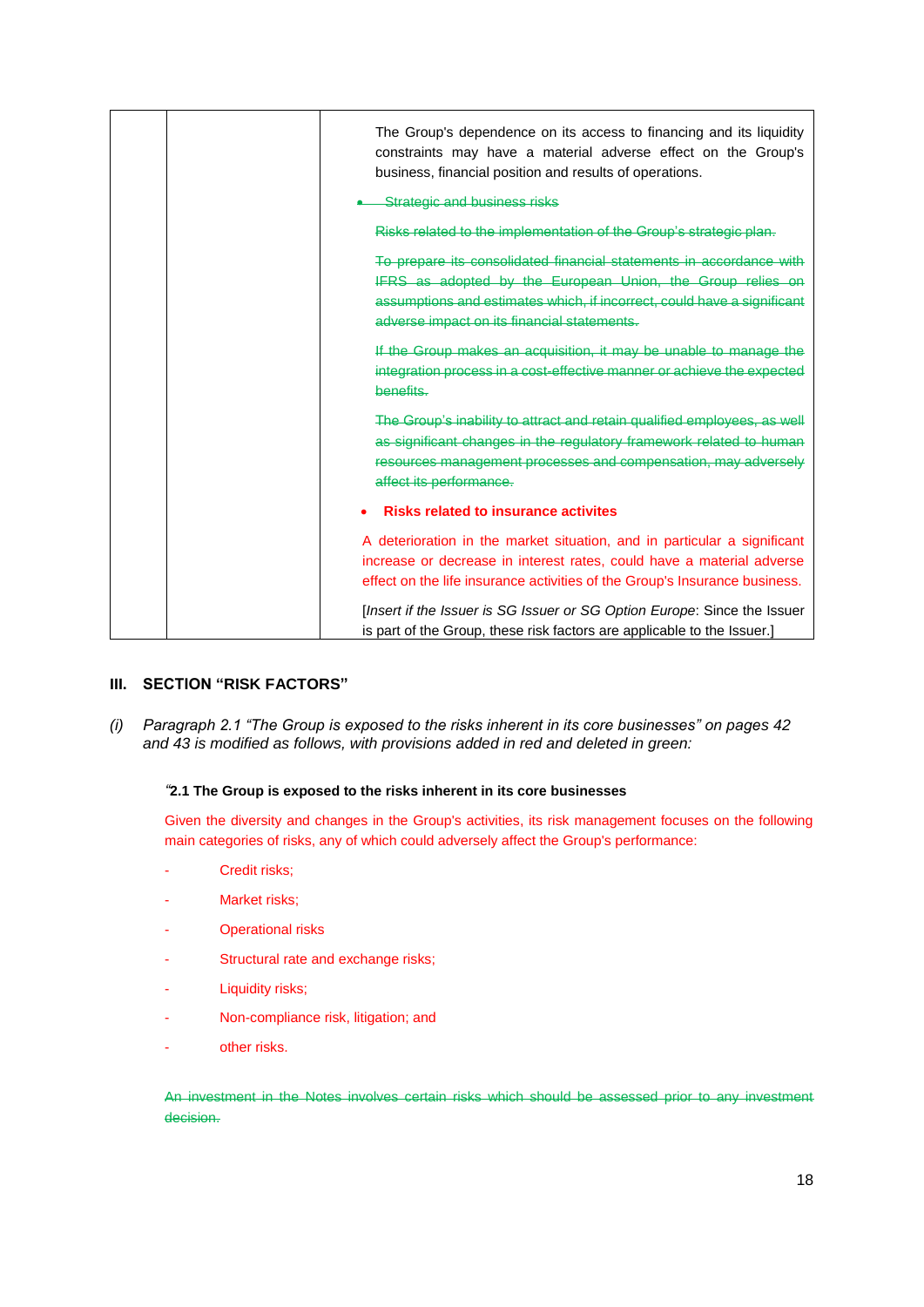In particular, the Group is exposed to the risks inherent in its core businesses, including:

#### • **Risks related to the macroeconomic, market and regulatory environments**

The global economy and financial markets continue to display high levels of uncertainty, which may materially and adversely affect the Group's business, financial position and results of operations.

The Group's results may be adversely affected by regional market exposures.

Brexit and its impact on financial markets and the economic environment could have an adverse impact on the Group's activities and results of operations.

Increased competition, by both banking and non-banking actors, is likely to have an adverse effect on the Group's businesses and results, both in its domestic French market and internationally.

The Group is subject to an extensive supervisory and regulatory framework in each of the countries in which it operates and changes in this regulatory framework could have a significant effect on the Group's businesses, position, costs, as well as on the financial and economic environment in which it operates.

The Group may generate lower revenues from brokerage and other commission- and fee-based businesses during market downturns.

Brexit and its impact on financial markets and the economic environment could have an adverse impact on the Group's activities and results of operations.

Risks related to the implementation of the Group's strategic plan.

#### • **Credit and counterparty** R**risks**

The Group is exposed to counterparty and concentration risks, which may have a material adverse effect on the Group's business, results of operations and financial position.

The financial soundness and conduct of other financial institutions and market participants could adversely affect the Group.

The Group's results of operations and financial position could be adversely affected by a late or insufficient provisioning of credit exposures.

#### • **Market and** S**structural** R**risks**

The volatility of the financial markets may cause the Group to suffer significant losses on its trading and investment activities.

Changes in interest rates may adversely affect the retail banking activities Group's Banking and Asset Management businesses.

Fluctuations in exchange rates could adversely affect the Group's results.

The protracted decline of financial markets or reduced liquidity in such markets may make it harder to sell assets or manoeuvre trade positions and could lead to material losses for certain activities of the Group.

The Group's hedging strategies may not prevent all risk of losses.

#### • **Operational** R**risks**

The Group is exposed to legal risks that could negatively affect its financial position or results of operations.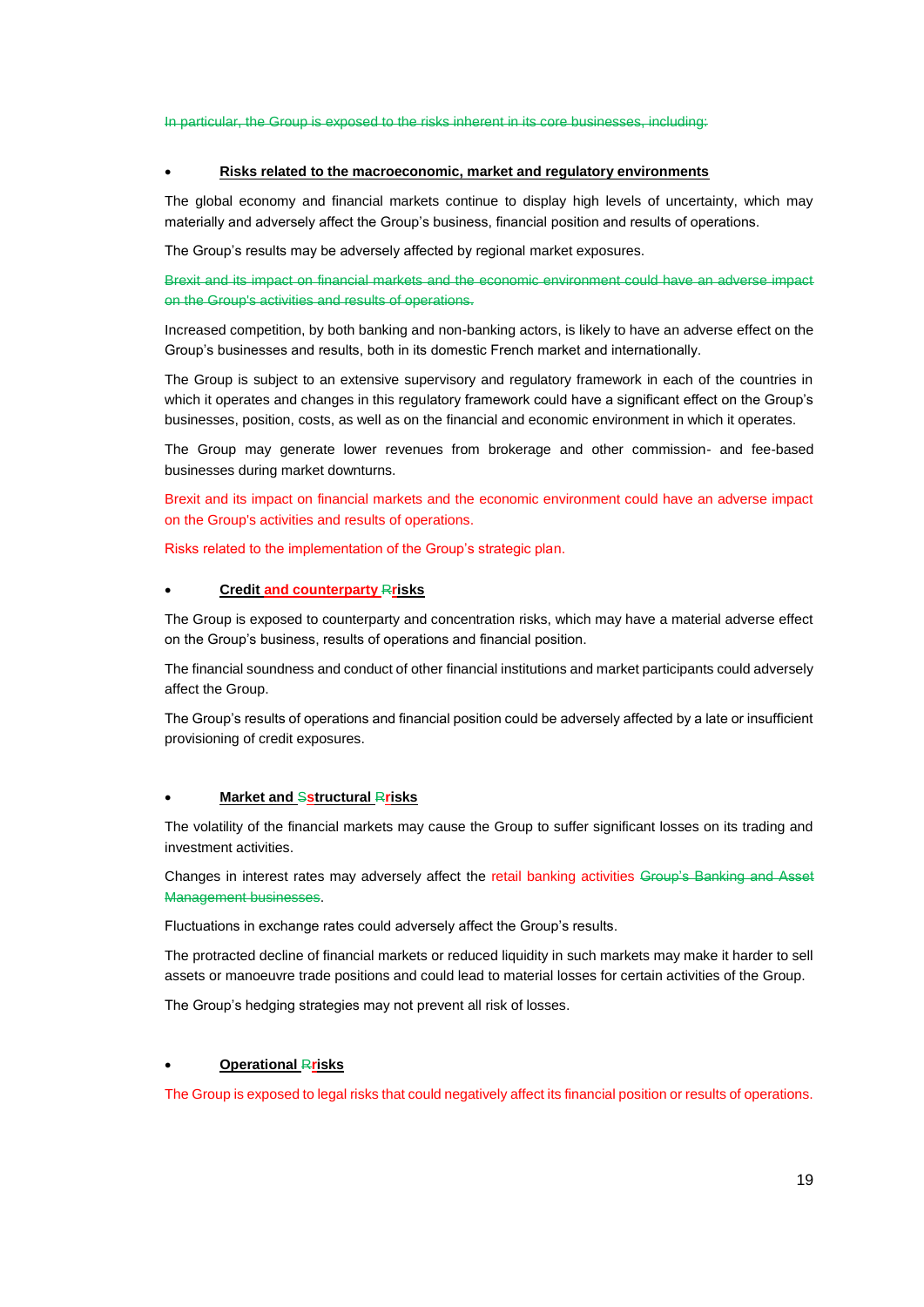Operational failure, termination or capacity constraints affecting institutions the Group does business with, or failure or breach of the Group's information technology systems, could result in losses and damages to the reputation of the Group.

The Group may incur losses as a result of unforeseen or catastrophic events, including terrorist attacks or natural disasters.

The Group is exposed to legal risks that could negatively affect its financial position or results of operations.

The Group's risk management system, based notably on models, may not be effective and may expose the Group to unidentified or unanticipated risks, which could lead to significant losses.

Reputational damage could harm the Group's competitive position.

The Group's inability to attract and retain qualified employees, as well as significant changes in the regulatory framework related to human resources management processes and compensation, may adversely affect its performance.

#### **Model Risks**

The Group's risk management system, based notably on models, may not be effective and may expose the Group to unidentified or unanticipated risks, which could lead to significant losses.

#### • **Liquidity and** F**funding** R**risks**

A number of exceptional measures taken by governments, central banks and regulators could have a material adverse effect on the Group's business, results of operations and financial position.

The Group's dependence on its access to financing and its liquidity constraints may have a material adverse effect on the Group's business, financial position and results of operations.

## • **Risks related to insurance activities**

A deterioration in the market situation, and in particular a significant increase or decrease in interest rates, could have a material adverse effect on the life insurance activities of the Group's Insurance business.

#### **Strategic and business risks**

Risks related to the implementation of the Group's strategic plan.

To prepare its consolidated financial statements in accordance with IFRS as adopted by the European Union, the Group relies on assumptions and estimates which, if incorrect, could have a significant adverse impact on its financial statements.

If the Group makes an acquisition, it may be unable to manage the integration process in a cost-effective manner or achieve the expected benefits.

The Group's inability to attract and retain qualified employees, as well as significant changes in the regulatory framework related to human resources management processes and compensation, may adversely affect its performance."

*(ii) Paragraph 3.1.3 "Waiver of set-off" on page 46 is modified as follows, with provision added in red:*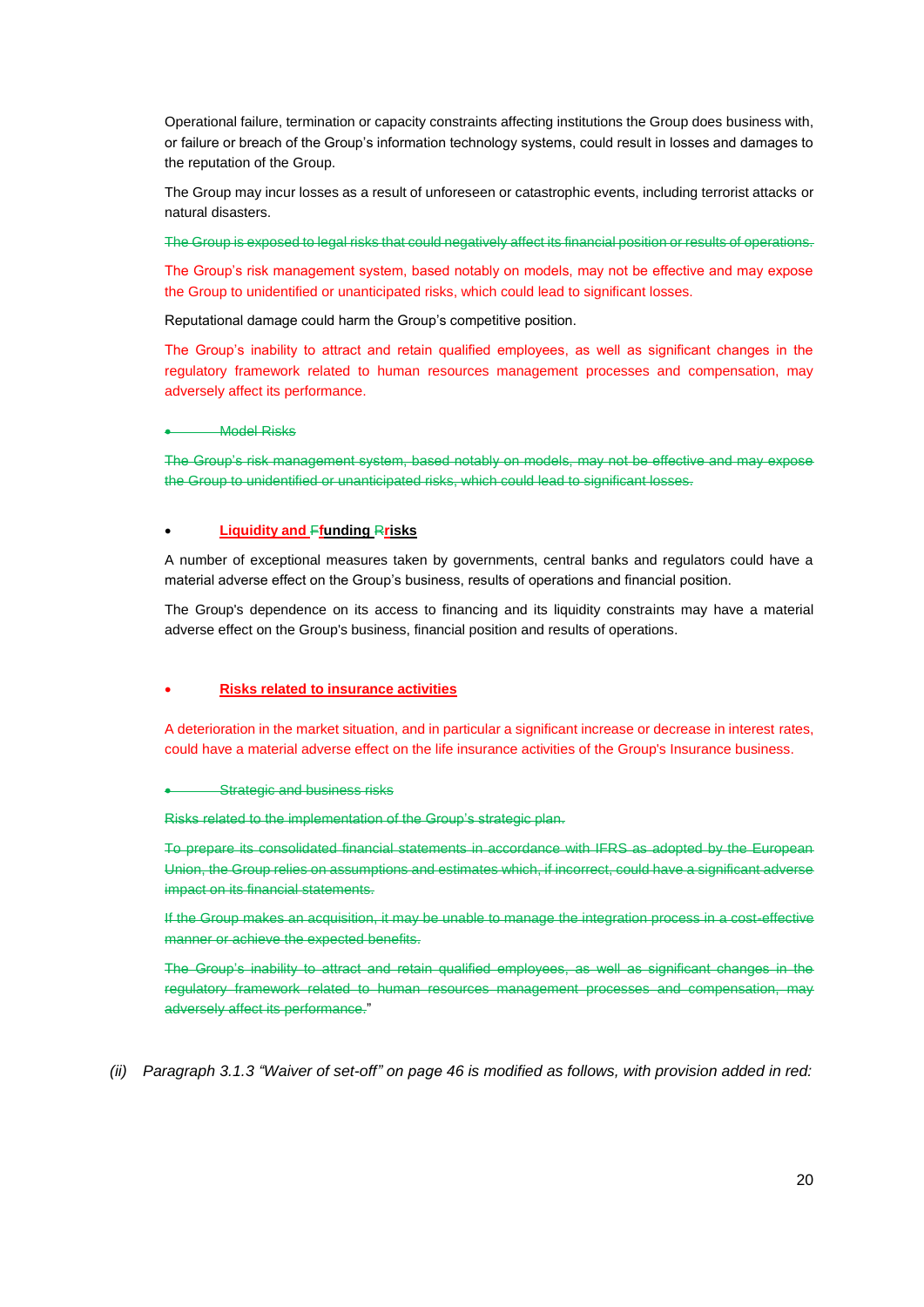#### *"3.1.3 Waiver of set-off*

In the English Law Condition 18 and the French Law Condition 17, the Noteholders waive any right of or claims of set-off, netting, compensation, retention and counterclaim (and, for the avoidance of doubt, including all such rights, claims and liabilities arising under or in relation to any and all agreements or other instruments of any sort or any non-contractual obligations, in each case whether or not relating to the Notes) in relation to the Notes, to the extent permitted by applicable law. As a result, the Noteholders will not at any time be entitled to set-off the Issuer's obligations under the Notes against obligations owed by them to the Issuer."

*(iii) Paragraph 5.2.4 "Substitution or early redemption of the Notes in relation to Fundamental Review of the Trading Book regulation" on page 60 is added as follows:*

## "**5.2.4 Substitution or early redemption of the Notes in relation to Fundamental Review of the Trading Book regulation**

For an Index in respect of which the Index Components comprise, without limitation, one or more Equity Instruments that is a Fund Unit or an Underlying Index composed of Funds, ETF Share or an Underlying Index composed of ETF, if from 1 January 2023, the related Fund, Fund Provider of the underlying Fund, ETF or ETF Service Provider of the underlying ETF does not make publicly available information or does not provide information (either spontaneously or as required pursuant to laws and regulations or contractual arrangements) enabling Société Générale or its affiliates to calculate its market risks as holder of Fund Units or ETF Share to hedge the obligations of the Issuer under the Notes, as if it were holding directly the assets of the underlying Fund or ETF (the **FRTB Information**), Société Générale or its affiliates may be subject to significantly higher capital requirements under the Fundamental Review of the Trading Book as implemented into French law. Consequently, from that date, the Calculation Agent may (i) substitute the affected Index by a similar Index and make corresponding adjustment to the conditions of the Notes which could have a material adverse effect on the value of the Notes, or (ii) redeem the Notes which may result in the partial or total loss of the invested amount."

*(iv) Paragraph 5.4.10 "Substitution or early redemption of the Notes in relation to Fundamental Review of the Trading Book regulation" on page 63 is modified as follows, with provisions added in red and deleted in green:*

## "**5.4.10 Substitution or early redemption of the Notes in relation to Fundamental Review of the Trading Book regulation**

According to the Fundamental Review of the Trading Book regulation as implemented into French law, If from 1 January 2023, if the related Fund or Fund Provider of the underlying Fund does not make publicly available information or does not provide information (either spontaneously or as required pursuant to laws and regulations or contractual arrangements) enabling Société Générale or its affiliates to calculate its market risks as holder of Fund Units to hedge the obligations of the Issuer under the Notes, as if it were holding directly the assets of the underlying Fund (the **FRTB Information**), Société Générale or its affiliates may be subject to significantly higher capital requirements under the Fundamental Review of the Trading Book as implemented into French law. Consequently, from that date, the Calculation Agent may (i) substitute the affected Fund by (a) a similar Fund providing Société Générale with the FRTB information or (b) a similar Index and make corresponding adjustment to the conditions of the Notes which could have a material adverse effect on the value of the Notes, or (ii) redeem the Notes which may result in the partial or total loss of the invested amount."

*(v) Paragraph 5.10.5.4 "Substitution or early redemption of the Notes in relation to Fundamental Review of the Trading Book regulation" on page 69 is modified as follows, with provisions added in red and deleted in green:*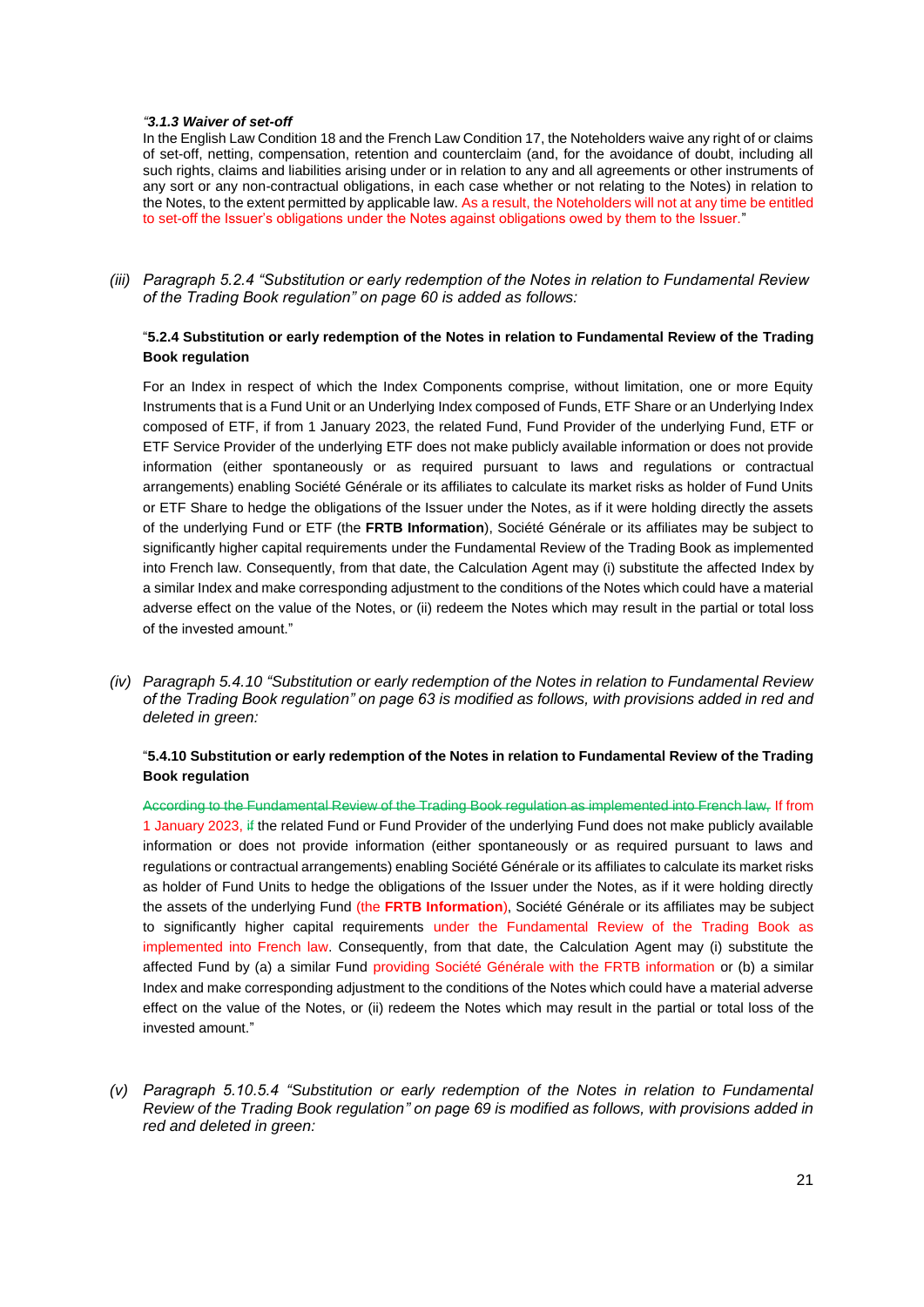### "**5.10.5.4 Substitution or early redemption of the Notes in relation to Fundamental Review of the Trading Book regulation**

According to the Fundamental Review of the Trading Book regulation as implemented into French law, If from 1 January 2023, the related ETF Service Provider or ETP Issuer of the underlying ETP or ETF does not make publicly available information or does not provide information (either spontaneously or as required pursuant to laws and regulations or contractual arrangements) enabling Société Générale or its affiliates to calculate its market risks as holder of ETP or ETF to hedge the obligations of the Issuer under the Notes, as if it were holding directly the assets of the underlying ETP or ETF (the **FRTB Information**), Société Générale or its affiliates may be subject to significantly higher capital requirements under the Fundamental Review of the Trading Book as implemented into French law. Consequently, from that date, the Calculation Agent may (i) substitute the Affected ETP or the Affected ETF by (a) a similar ETP or ETF providing Société Générale with the FRTB information or (b) a similar Index and make corresponding adjustment to the conditions of the Notes which could have a material adverse effect on the value of the Notes, or (ii) redeem the Notes which may result in the partial or total loss of the invested amount."

# **IV. SECTION "DOCUMENTS INCORPORATED BY REFERENCE"**

*(i) Paragraph 1.1.4 "2019 Universal Registration Document" on page 110 is added as follows:*

## **"1.1.4 2019 Universal Registration Document**

The expression "**2019 Universal Registration Document**" means the English version of the *Document d'enregistrement universel* of Société Générale, the French version of which was filed with the AMF on 05 August 2019 under no. D.19-0738, except for (i) the cover page containing the AMF textbox,, (ii) the statement of the person responsible for the update to the registration document made by Mr. Frédéric Oudéa, Chief Executive Officer of Société Générale, page 171 and (iii) the cross reference tables, pages 3 to 5 and 173 to 175.

The cross reference table in relation to the 2019 Universal Registration Document appears in the paragraph 2.1.4 below."

*(ii) Paragraph 2.1.4 "2019 Universal Registration Document" on page 115 is added as follows:*

## **" 2.1.4 2019 Universal Registration Document**

| Regulation EC 809/2004 of 29 April 2004 | 2019 Universal<br><b>Registration Document</b> |
|-----------------------------------------|------------------------------------------------|
| <b>RISK FACTORS</b>                     | 45-55                                          |
| <b>INFORMATION ABOUT THE ISSUER</b>     |                                                |
| History and development of the company  |                                                |
| <b>BUSINESS OVERVIEW</b>                |                                                |
| Principal activities                    | $3:7 - 44$                                     |
| Principal markets                       | 3                                              |
| <b>ORGANISATIONAL STRUCTURE</b>         |                                                |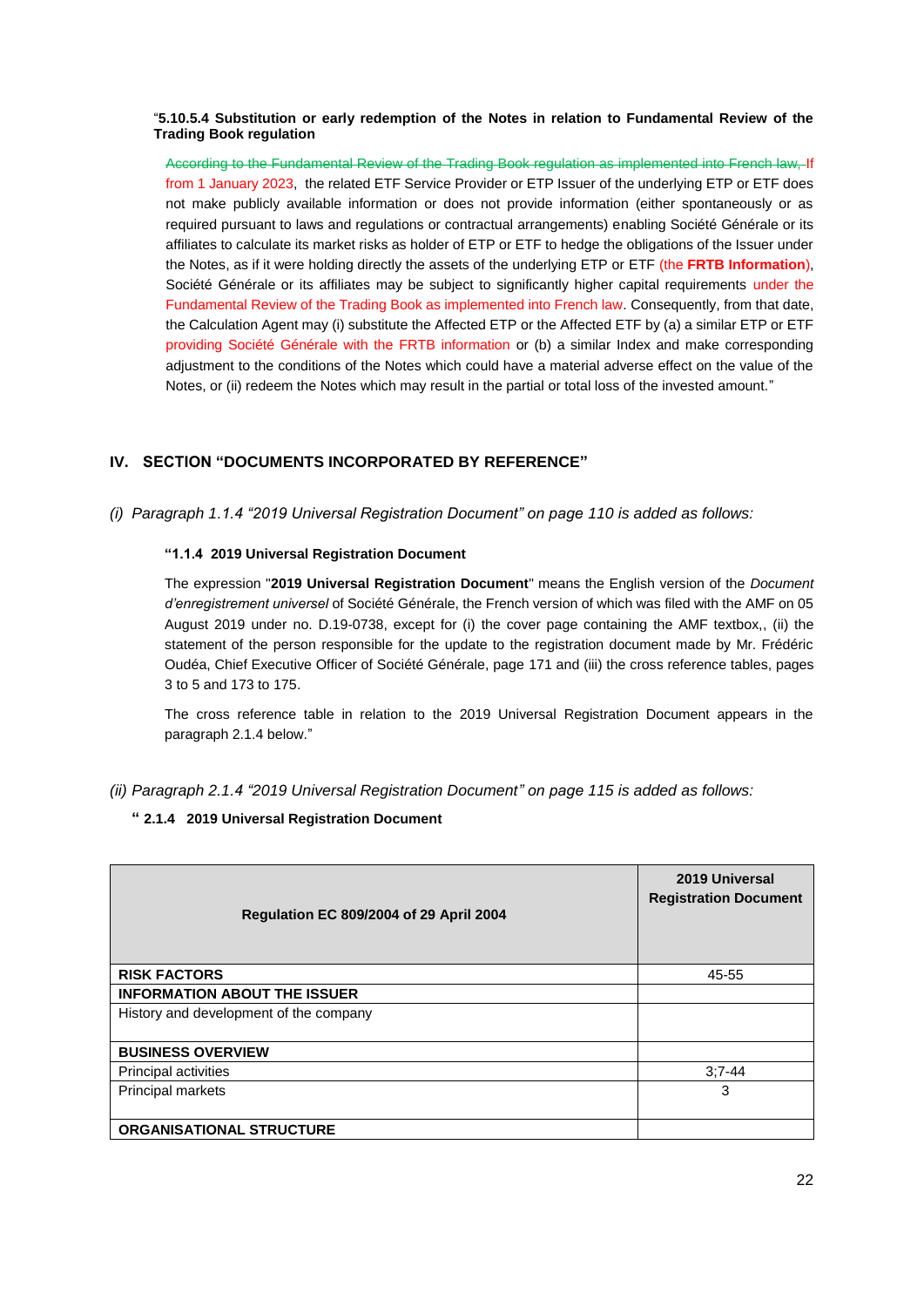| Summary description of the Group and the Issuer's position within it                                                    | 3;31           |
|-------------------------------------------------------------------------------------------------------------------------|----------------|
| <b>TREND INFORMATION</b>                                                                                                | 43-44          |
| ADMINISTRATIVE, MANAGEMENT AND SUPERVISORY BODIES AND<br><b>SENIOR MANAGEMENT</b>                                       |                |
| Board of Directors and senior management                                                                                | 4;65-66        |
| Administrative bodies and senior management's conflicts of interest                                                     | $\overline{4}$ |
| <b>MAJOR SHAREHOLDERS</b>                                                                                               |                |
| Control of the Issuer                                                                                                   | $\overline{4}$ |
| FINANCIAL INFORMATION CONCERNING THE ASSETS AND LIABILITIES,<br>FINANCIAL POSITION AND PROFITS AND LOSSES OF THE ISSUER |                |
| Historical financial information                                                                                        | 4:5            |
| <b>Financial statements</b>                                                                                             |                |
| Auditing of the historical annual financial information                                                                 | 5              |
| Age of latest financial information                                                                                     |                |
| Interim financial information                                                                                           | 4;7-30;67-153  |
| Legal and arbitration proceedings                                                                                       | 5;64;139-143   |
| Significant changes in the Issuer's financial position                                                                  | $5;42-43$      |
| <b>MATERIAL CONTRACTS</b>                                                                                               | 5;43           |

# **V. SECTION "FORM OF FINAL TERMS"**

- (i) Paragraph 2. "Specified Currency" on page 134 is modified as follows, with the provision added in red and deleted in green:
	-

"

" **2. Specified Currency: [***Insert the currency of the Notes***]** [Renminbi Currency Event applicable as per Condition 4.15 4.16] [Relevant Currency: **[***Insert the relevant currency***]**]"

(ii) Paragraph 23.(xii) "Other applicable options as per the Additional Terms and Conditions for Bond Linked Notes" on page 160 is modified as follows, with the provision added in red: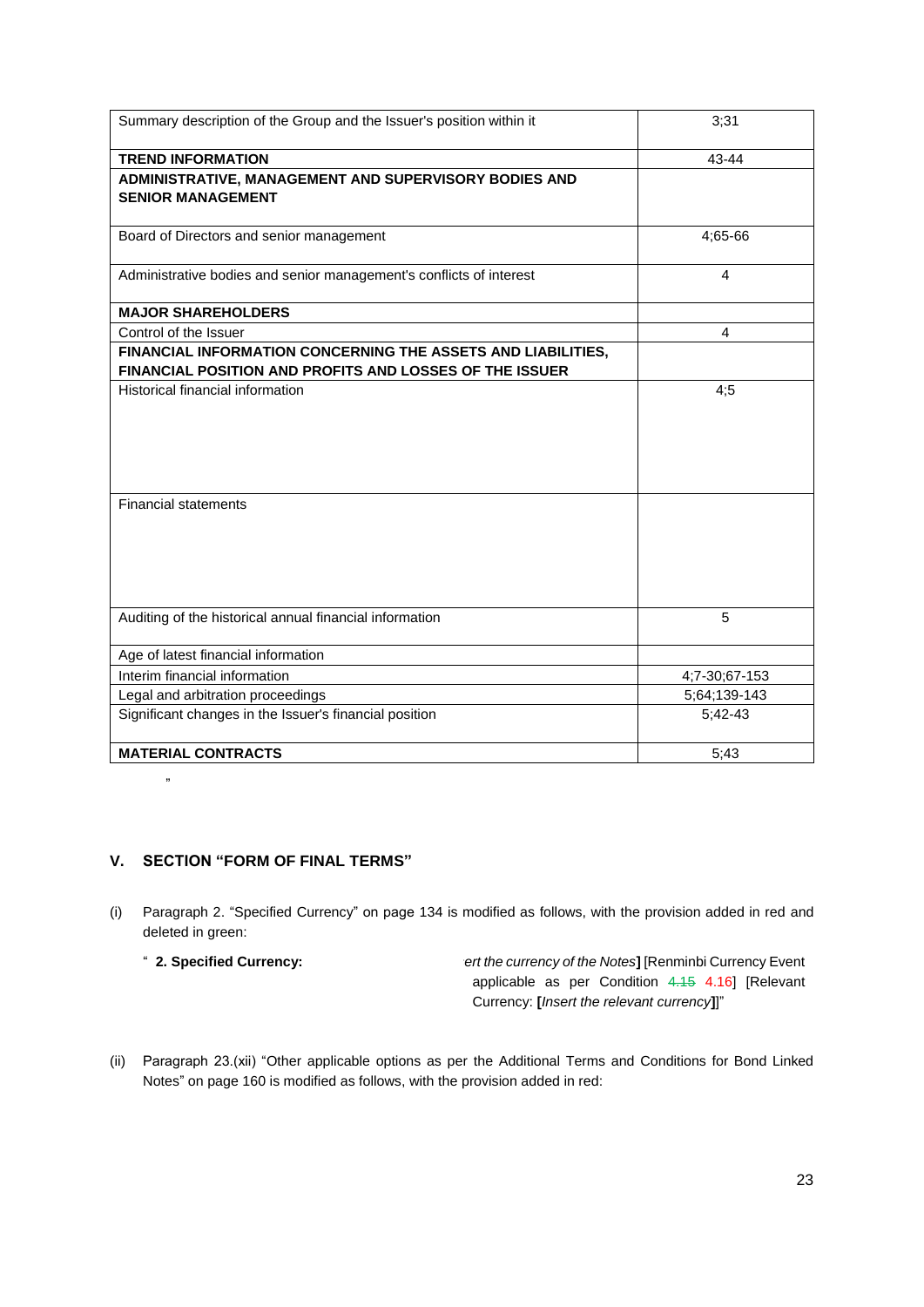"**(xii) Other applicable options as per the Additional Terms and Conditions for Bond Linked Notes:**

[Not Applicable]

[*Specify the source of Publicly Available Information which must be used when the Public Source is different from the sources specified in the Additional Terms and Conditions for Bond Linked Notes*]

[*Specify the Specified Number if such number is different from the Specified Number anticipated in the Additional Terms and Conditions for Bond Linked Notes*]

*[Specify the number of Business Days which must be used in relation to the definition of First Quotation Day if such number is different from the number anticipated in the Additional Terms and Conditions for Bond Linked Notes]*

*[If Basket Bond Linked Notes: Specify if Preliminary Cash Redemption Amount is Not Applicable]*

*[Specify if Reference Transaction Price is Not Applicable]*

*[Specify if Reference Transaction Price is Applicable]*"

- (iii) Sub-paragraph "Payment Business Day" in Paragraph 29. "Provisions applicable to payment date(s)" on page 165 is modified as follows, with the provision added in red and deleted in green:
	- **" Payment Business Day:** [Following Payment Business Day] [Modified Following Payment Business Day]

[*NB: "Payment Business Day" election in accordance with Condition* 4.12 *4.13 of the Terms and Conditions of the English Law Notes or Condition Erreur ! Source du renvoi introuvable. of the Terms and Conditions of the French Law Notes*]

- **1999**
- *(iv) First paragraph of paragraph 36. "Dual Currency Note Provisions" on page 168 is modified as follows, with the provision added in red and deleted in green:*
- **« 36. Dual Currency Note Provisions:** [Not Applicable] [*In respect of English law Notes:* Applicable as per Condition 4.16 4.17 of General Terms and Conditions] [*In respect of French law Notes:* Applicable as per Condition 4.8 of the General Terms and Conditions] "

## **VI. SECTION "GENERAL TERMS AND CONDITIONS"**

*(i) Condition 6.2 "Gross-up" of the "Terms and Conditions of the English Law Notes" on pages 248 and 249 is modified as follows, with provisions added in red and deleted in green:*

"Notwithstanding any other provision of these Terms and Conditions, in no event will the Issuer or Guarantor be required to pay any additional amounts in respect of the Notes, Receipts or Coupons for, or on account of,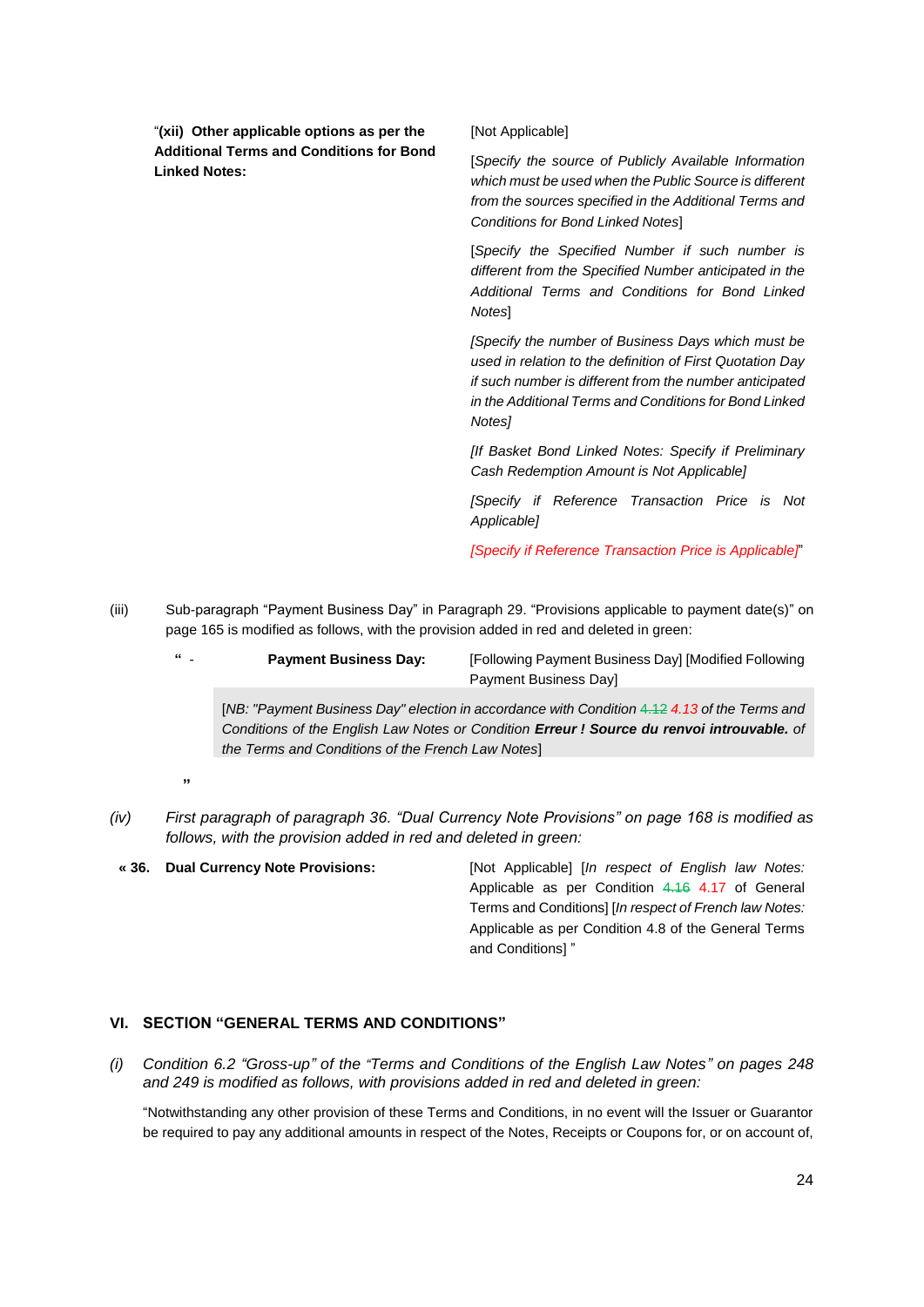any withholding or deduction (i) required pursuant to an agreement described in Section 1471(b) of the Code or otherwise imposed pursuant to Sections 1471 through 1474 of the Code, any regulations or agreements thereunder, or any official interpretations thereof, or any law implementing an intergovernmental approach thereto or (ii) imposed pursuant to the Section 871(m) Regulations or (iii) imposed by any other law of the United States. In addition, in determining the amount of Section 871(m) withholding imposed, the Issuer shall be entitled to withhold on any "dividend equivalent" (as defined for purposes of Section 871(m) of the Code) at the highest rate applicable to such payments regardless of any exemption from, or reduction in, such withholding otherwise available under applicable law or (iii) imposed by any other law of the United States."

*(ii) Condition 6.2 "Gross-up" of the "Terms and Conditions of the French Law Notes" on pages 303 and 304 is modified as follows, with provisions added in red and deleted in green:*

"Notwithstanding any other provision of these Terms and Conditions, in no event will the Issuer or Guarantor be required to pay any additional amounts in respect of the Notes, Receipts or Coupons for, or on account of, any withholding or deduction (i) required pursuant to an agreement described in Section 1471(b) of the Code or otherwise imposed pursuant to Sections 1471 through 1474 of the Code, any regulations or agreements thereunder, or any official interpretations thereof, or any law implementing an intergovernmental approach thereto or (ii) imposed pursuant to the Section 871(m) Regulations or (iii) imposed by any other law of the United States. In addition, in determining the amount of Section 871(m) withholding imposed, the Issuer shall be entitled to withhold on any "dividend equivalent" (as defined for purposes of Section 871(m) of the Code) at the highest rate applicable to such payments regardless of any exemption from, or reduction in, such withholding otherwise available under applicable law or (iii) imposed by any other law of the United States."

## **VII. SECTION "ADDITIONAL TERMS AND CONDITIONS FOR INDEX LINKED NOTES"**

*"*

- *(i) Condition 3.1.1 "Adjustments" of the "Additional Terms and Conditions for Index Linked Notes" is modified as follows on pages 485 and 486, with provisions added in red and deleted in green:*
	- (b) on or prior to any Valuation Date or Averaging Date, the relevant Index Sponsor (or, if applicable, the relevant Successor Index Sponsor) or the Index Calculation Agent (or the Successor Index Calculation Agent) as the case may be, fails to calculate and publish the level of the Index and such failure is likely to have a material impact on the hedge of Société Générale or one of its affiliates in connection with the Notes (an "**Index Disruption**"); or
	- (c) the Index Sponsor (or, if applicable, the Successor Index Sponsor) permanently cancels the Index and no Successor Index exists (an "**Index Cancellation**" and together with an Index Modification and an Index Disruption, each an **Index Adjustment Event**); or

in respect of any Fund Unit or ETF Share that, from 1 January 2023, the related Fund, the relevant Fund Service Provider, the related ETF or the relevant ETF Service Provider, as the case may be (a) does not make publicly available on a voluntary basis or as the case may be, as required by applicable laws and regulations, the FRTB Information and (b) in breach of a bilateral agreement with Société Générale, if any, does not provide Société Générale with the FRTB Information and as a consequence, Société Générale or any of its affiliates would incur materially increased (as compared with circumstances existing on the issue date of the Notes) capital requirements pursuant to the Fundamental Review of the trading Book as implemented into French law, in holding the Fund Unit or ETF Share, as the case may be (a "**FRTB Event**")

> where **FRTB Information** means sufficient information, including relevant risk sensitivities data, in a processable format to enable Société Générale, as a holder of the Fund Unit or ETF Share, as the case may be, to calculate its market risk in relation thereto as if it were holding directly the assets of the Fund or ETF, as the case may be; "processable format" means that the format of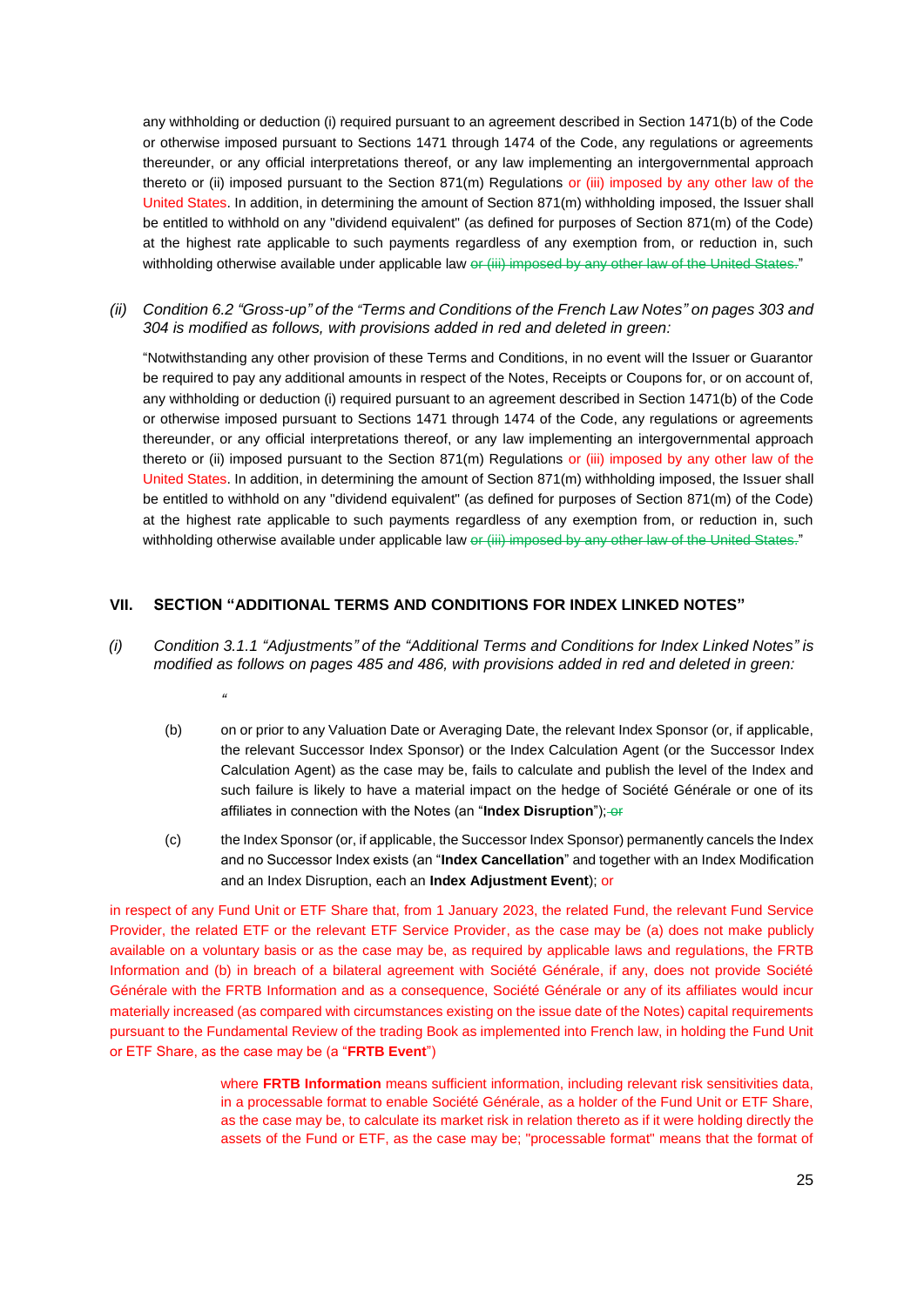such information can be readily used by Société Générale by using the existing functionality of a software or application commonly used by financial institutions to compute its market risk as described above.

then the Calculation Agent shall either:

- (x) calculate the relevant formula used to determine an amount to be paid or whether a condition has occurred, if any, as described in the applicable Final Terms using, *in lieu* of a published level for the Index, the level of that Index as at the Valuation Time on the relevant Valuation Date or Averaging Date, as determined by the Calculation Agent in accordance with the formula for and method of calculating that Index last in effect prior to that Index Adjustment Event, but using only those securities that comprised that Index immediately prior to that Index Adjustment Event (other than those securities that have since ceased to be listed on any relevant Exchange); or
- (y) replace the Index by a new index provided that such index is (a) representative of the same economic or geographic sector (as the case may be), and (b) to the extent possible, representative of shares listed on one or more Exchanges of one or more OECD countries; or
- (z) Only in case of FRTB Event, substitute the Index with the Substitute Index (an Index Substitution Event), where Substitute Index means an Index determined by the Calculation Agent as being similar to the benchmark of the affected Index or, in the absence of benchmark for the affected Index as having an investment strategy similar to the investment strategy of the affected Index.

If the Calculation Agent has not retained  $(x)$  or  $(z)$  and if in  $(y)$  no index meeting the criteria (a) and (b) can be selected by the Calculation Agent, then the Calculation Agent may either:

- (i) apply Monetisation until the Maturity Date as defined in Condition 5.18 of the General Terms and Conditions of the Notes; or
- (ii) consider such event as an event triggering an early redemption of the Notes. In that case, the Issuer shall terminate its obligations under the Notes and pay to each Noteholder, as soon as possible after the occurrence of any of the events described in B.(a), B.(b),  $-4$  (B).(c) or (B).(d) above, an Early Redemption Amount on the basis of Market Value as defined in Condition 5.9 of the General Terms and Conditions of the Notes. "

## **VIII. SECTION "ADDITIONAL TERMS AND CONDITIONS FOR SGI INDEX LINKED NOTES"**

*(i) Condition 1 "GENERAL DEFINITIONS" of the "Additional Terms and Conditions for SGI Index Linked Notes" is modified to include the definition of "ETF Service Provider" as follows on page 492:*

"**ETF Service Provider** means, in respect of any ETF, any person who is appointed to provide services, directly or indirectly, for that ETF, whether or not specified in the ETF Documents, including any fund investment adviser, fund administrator, manager, any person appointed in the role of discretionary investment manager or non-discretionary investment adviser (including a non-discretionary investment adviser to a discretionary manager or another non-discretionary investment adviser) for such ETF (the **ETF Adviser**), trustee or similar person with the primary administrative responsibilities for such ETF, operator, management company, depository, custodian, sub-custodian, prime broker, registrar and transfer agent or domiciliary agent."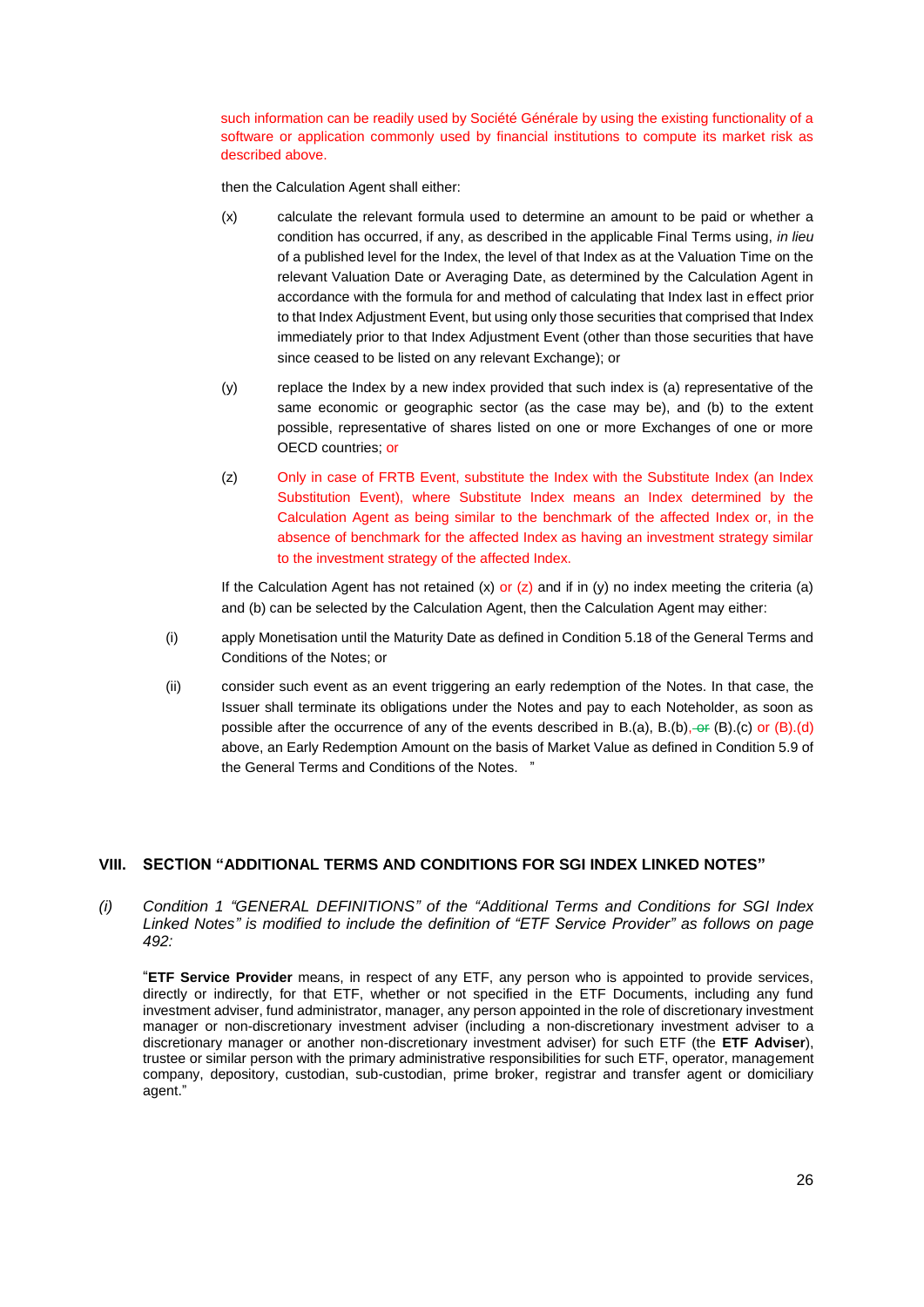*(ii) Condition 1 "GENERAL DEFINITIONS" of the "Additional Terms and Conditions for SGI Index Linked Notes" is modified to include the definitions of "FRTB Event" and "FRTB Information" as follows on page 492:*

"**FRTB Event** means in respect of any Fund Unit or ETF Share that, from 1 January 2023, the related Fund, the relevant Fund Service Provider, the related ETF or relevant ETF Service Provider, as the case may be (a) does not make publicly available on a voluntary basis or as the case may be, as required by applicable laws and regulations, the FRTB Information and (b) in breach of a bilateral agreement with Société Générale, if any, does not provide Société Générale with the FRTB Information and as a consequence, Société Générale or any of its affiliates would incur materially increased (as compared with circumstances existing on the issue date of the Notes) capital requirements pursuant to the Fundamental Review of the trading Book as implemented into French law, in holding the Fund Unit or ETF Share, as the case may be.

**FRTB Information** means sufficient information, including relevant risk sensitivities data, in a processable format to enable Société Générale, as a holder of the Fund Unit or ETF Share, as the case may be, to calculate its market risk in relation thereto as if it were holding directly the assets of the Fund or ETF, as the case may be; "processable format" means that the format of such information can be readily used by Société Générale by using the existing functionality of a software or application commonly used by financial institutions to compute its market risk as described above."

- *(iii) The definition of "Index Component Event", from paragraph G., in Condition 1 "GENERAL DEFINITIONS" of the "Additional Terms and Conditions for SGI Index Linked Notes" is modified as follows on page 494, with provisions added in red and deleted in green:*
	- G. for an SGI Index in respect of which the Index Components comprise, without limitation, one or more Underlying SGI Indices: the occurrence of an Underlying SGI Index Disruption Event in respect of one or more of these Underlying SGI Indices; and
	- H. in respect of the SGI Index and/or any of its Index Components, an Index Data Disruption Event; and
	- I. for an SGI Index in respect of which the Index Components comprise, without limitation, one or more Equity Instruments that is a Fund Unit or an Underlying Index composed of Funds, ETF Share or an Underlying Index composed of ETF or any other similar instrument specified in the Index Rules: the occurrence of a FRTB Event in respect of one or more of these Equity Instruments.

even if the Closing Price of the SGI Index is published by the Index Calculation Agent on the day on which such event(s) occur(s). "

- *(iv) Condition 3.1.1 "Adjustments" of the "Additional Terms and Conditions for SGI Index Linked Notes" is modified as follows on page 486, with provisions added in red and deleted in green:*
	- "

*"*

- (c) on any Valuation Date or Averaging Date, the Index Calculation Agent fails to publish the Closing Price of the SGI Index other than as a result of the occurrence of a Market Disruption Event (an **Index Disruption** and together with an Index Modification and an Index Cancellation, each an **Index Adjustment Event**); or
- (d) an FRTB Event has occurred;

then the Calculation Agent shall either:

(e) calculate the relevant formula used to determine an amount to be paid or whether a condition has occurred, if any, as described in the applicable Final Terms using, in lieu of a published level for the SGI Index, the level of that SGI Index on the relevant Valuation Date, Averaging Date or, in respect of any event described in B(a) and (b) above, Barrier Date as determined by the Calculation Agent in accordance with the formula for and method of calculating that SGI Index last in effect prior to that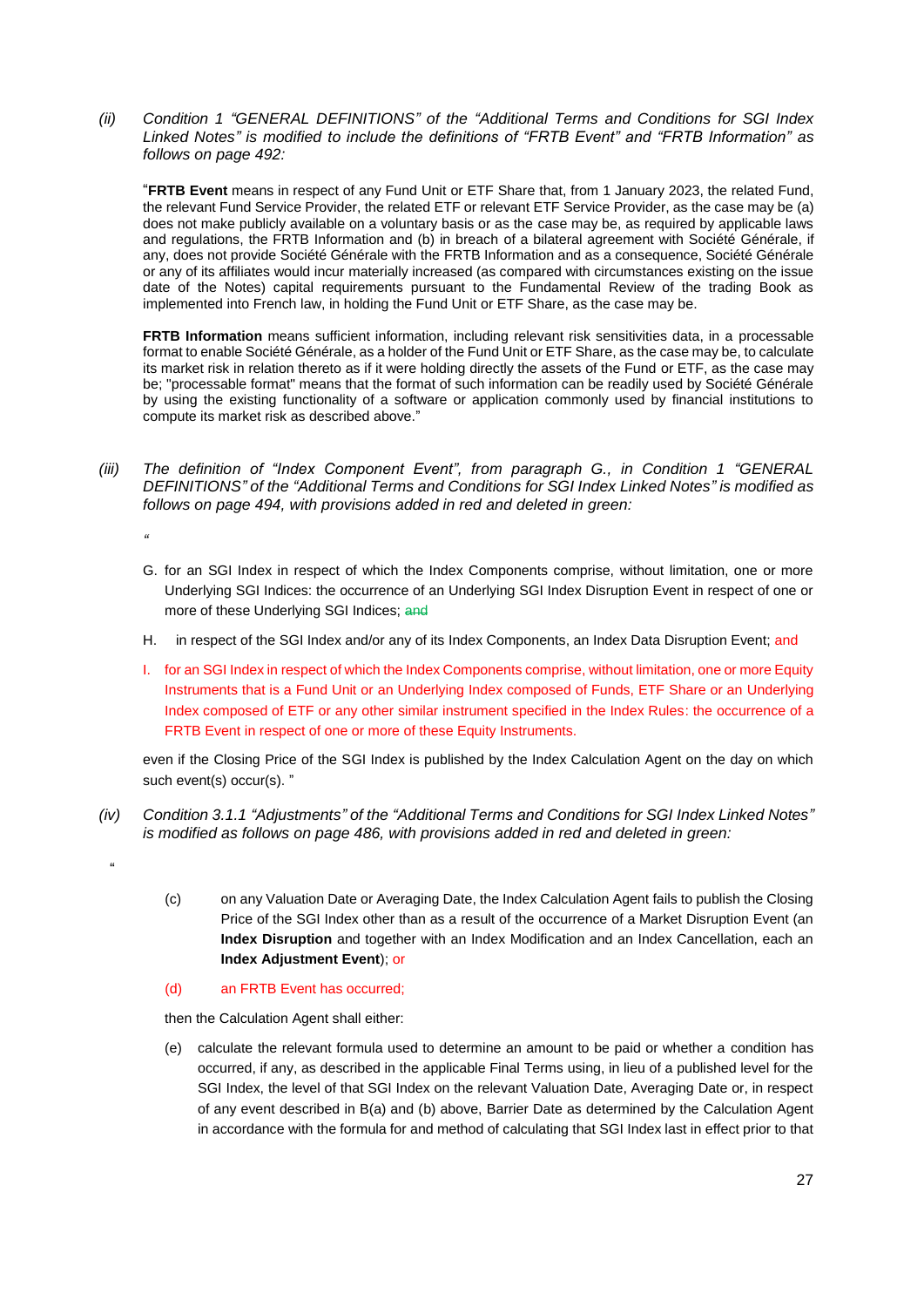Index Adjustment Event, but using only those Index Components that composed the SGI Index immediately prior to that Index Adjustment Event (other than those Index Components that have since then ceased to be listed on any relevant Exchange), and adjust, as the case may be, any of the relevant terms of the Notes; or

- (f) replace the SGI Index by a Similar Index (except for the case described in (b) above); or
- (g) consider such Index Adjustment Event as an event triggering an early redemption of the Notes (hereafter an **Early Redemption Event**). In the case where an Early Redemption Event occurs, the Issuer shall terminate its obligations under the Notes and pay to each Noteholder as soon as possible after the occurrence of any of the events described in B.(a), B.(b),  $\Theta$ r (B).(c) or (B).(d) above, an Early Redemption Amount on the basis of Market Value as defined in Condition 5.9 of the General Terms and Conditions of the Notes; or
- (h) apply Monetisation until the Maturity Date (as defined in Condition 5.18 of the General Terms and Conditions); or

Only in case of FRTB Event, substitute the SGI Index with the Substitute Index (an Index Substitution Event), where Substitute Index means an Index determined by the Calculation Agent as being similar to the benchmark of the affected SGI Index or, in the absence of benchmark for the affected SGI Index as having an investment strategy similar to the investment strategy of the affected SGI Index. Following the occurrence of the Index Substitution Event, the Notes shall be governed by the Additional Terms and Conditions for Index Linked Notes for any aspect in relation with the Substitute Index. "

# **IX. SECTION "DESCRIPTION OF SOCIETE GENERALE"**

*(i) Paragraph 5 "Trend information" on page 774 is modified as follows, with word added in red:* 

*"*There has been no material adverse change in the prospects of Société Générale and its consolidated subsidiaries (taken as a whole) since 31 December 2018.

For information on any known trends regarding Société Générale, please refer to page 14 of the 2019 Universal Registration Document incorporated by reference herein."

*(ii) Paragraph 9.1 "Legal and arbitration proceedings" on page 774 is modified as follows, with provisions added in red and deleted in green:* 

## **" 9.1 Legal and arbitration proceedings**

Save as disclosed on pages 460 to 463 and 523 to 525 of the 2019 Registration Document and on pages 139 to 143 of the 2019 Universal Registration Document on page 33 of the First Update to the 2019 Registration Document, for a period covering the last twelve months, there have been no legal or arbitration proceedings relating to claims or amounts which are material in the context of the issue of Notes thereunder to which Société Générale is a party nor, to the best of the knowledge and belief of Société Générale, are there any pending or threatened governmental, legal or arbitration proceedings relating to such claims or amounts which are material in the context of the issue of Notes thereunder which would in either case jeopardise the Issuer's ability to discharge its obligations in respect of the Notes."

See also paragraphs 1.1 and 2.1 in the section "Documents Incorporated by Reference" of this Base Prospectus.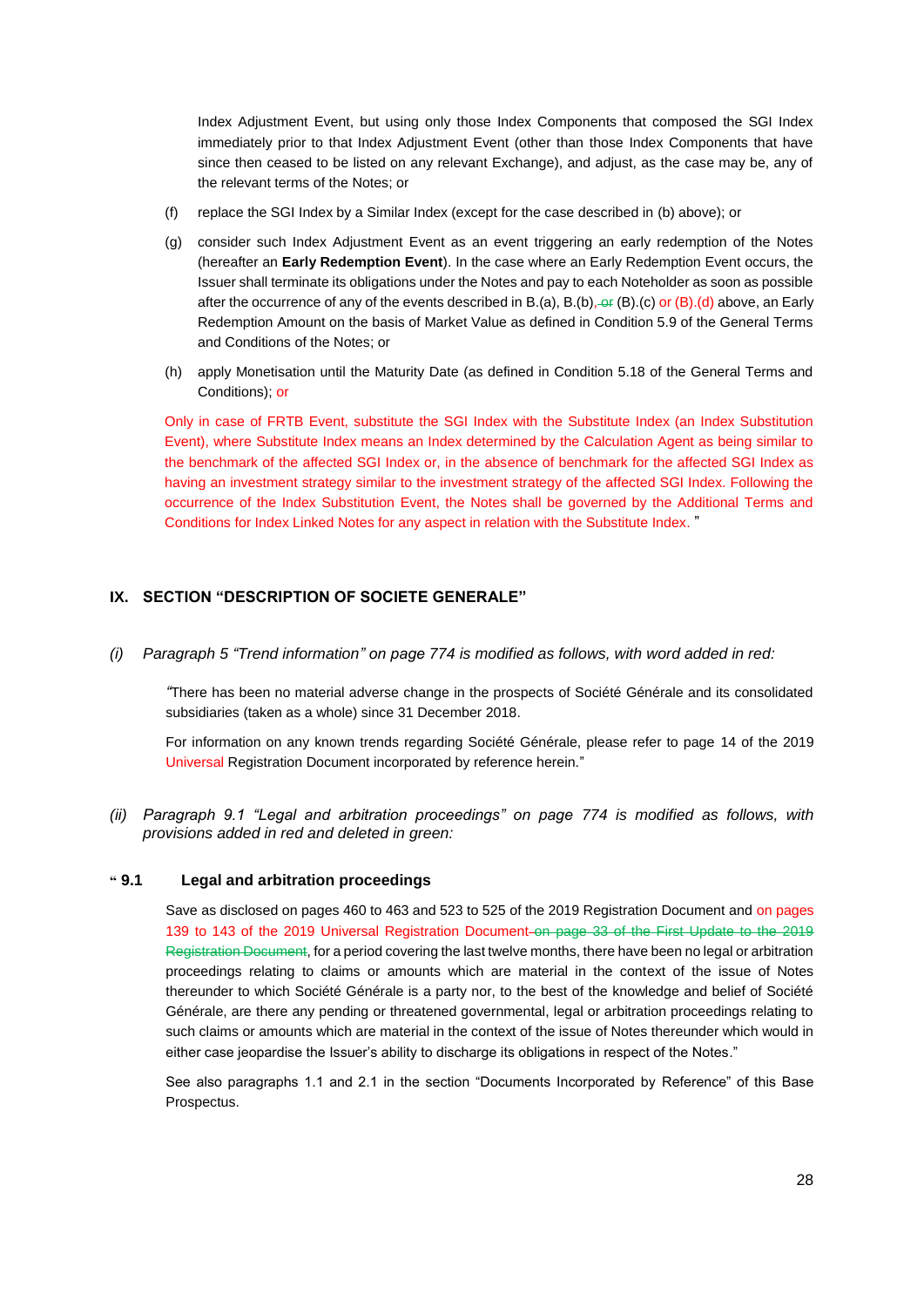*(iii) Paragraph 9.2 "Significant change in the financial or trading position" on page 775 is modified as follows, with provisions added in red and deleted in green:*

#### **"9.2 Significant change in the financial or trading position**

There has been no significant change in the financial or trading position of Société Générale and its consolidated subsidiaries (taken as a whole) since 31 March 30 June 2019."

# **X. SECTION "SUBSCRIPTION, SALE AND TRANSFER RESTRICTIONS"**

*(i) Paragraph 2.2 "Hong Kong" on page 862 is modified as follows, with provisions added in red and deleted in green:*

## "**2.2 Hong Kong**

Each Dealer has represented and agreed, and each further Dealer appointed under the Programme and each other Purchaser will be required to represent and agree, that:

- (a) it has not offered or sold and will not offer or sell in Hong Kong, by means of any document, any Notes (except for Notes which are a "structured product" as defined in the Securities and Futures Ordinance (Cap.571) of Hong Kong) (**SFO**) other than (i) to "professional investors" as defined in the SFO Securities and Futures Ordinance and any rules made under the SFO that Ordinance; or (ii) in other circumstances which do not result in the document being a "prospectus", as defined in the Companies (Winding Up and Miscellaneous Provisions) Ordinance (Cap. 32) of Hong Kong (**CWUMPO**) or which do not constitute an offer to the public within the meaning of the CWUMPO that Ordinance; and
- (b) it has not issued or had in its possession for the purposes of issue, and will not issue or have in its possession for the purposes of issue, whether in Hong Kong or elsewhere, any advertisement, invitation or document relating to the Notes, which is directed at, or the contents of which are likely to be accessed or read by, the public of Hong Kong (except if permitted to do so under the securities laws of Hong Kong) other than with respect to Notes which are or are intended to be disposed of only to persons outside Hong Kong or only to "professional investors" as defined in the SFO Securities and Futures Ordinance and any rules made under the SFO that Ordinance."
- *(ii) Paragraph 2.11 "Taiwan" on page 867 is deleted and replaced by the following:*

#### *"2.11* **Taiwan**

The Notes may not be sold, offered or issued to Taiwan investors or in Taiwan unless they are made available, (i) outside Taiwan for purchase by Taiwan investors outside Taiwan so long as no solicitation, marketing, selling and distribution or other similar activities (A) take place in Taiwan or (B) are in violation of any applicable Taiwan law or regulation; and/or (ii) in Taiwan through bank trust departments, licensed securities brokers and/or insurance company investment linked insurance products pursuant to the Taiwan Rules Governing Offshore Structured Products and/or (iii) in Taiwan for purchase by purchase by Taiwan Corporate Investors/ Professional Investors/ High-Net-Worth Corporate Investors/ Professional Institutional Investors pursuant to, and in accordance with the conditions or requirements of, any other applicable laws and regulations of Taiwan, and the internal investment procedures/ self-guidances of such investors in related to specific industry restrictions."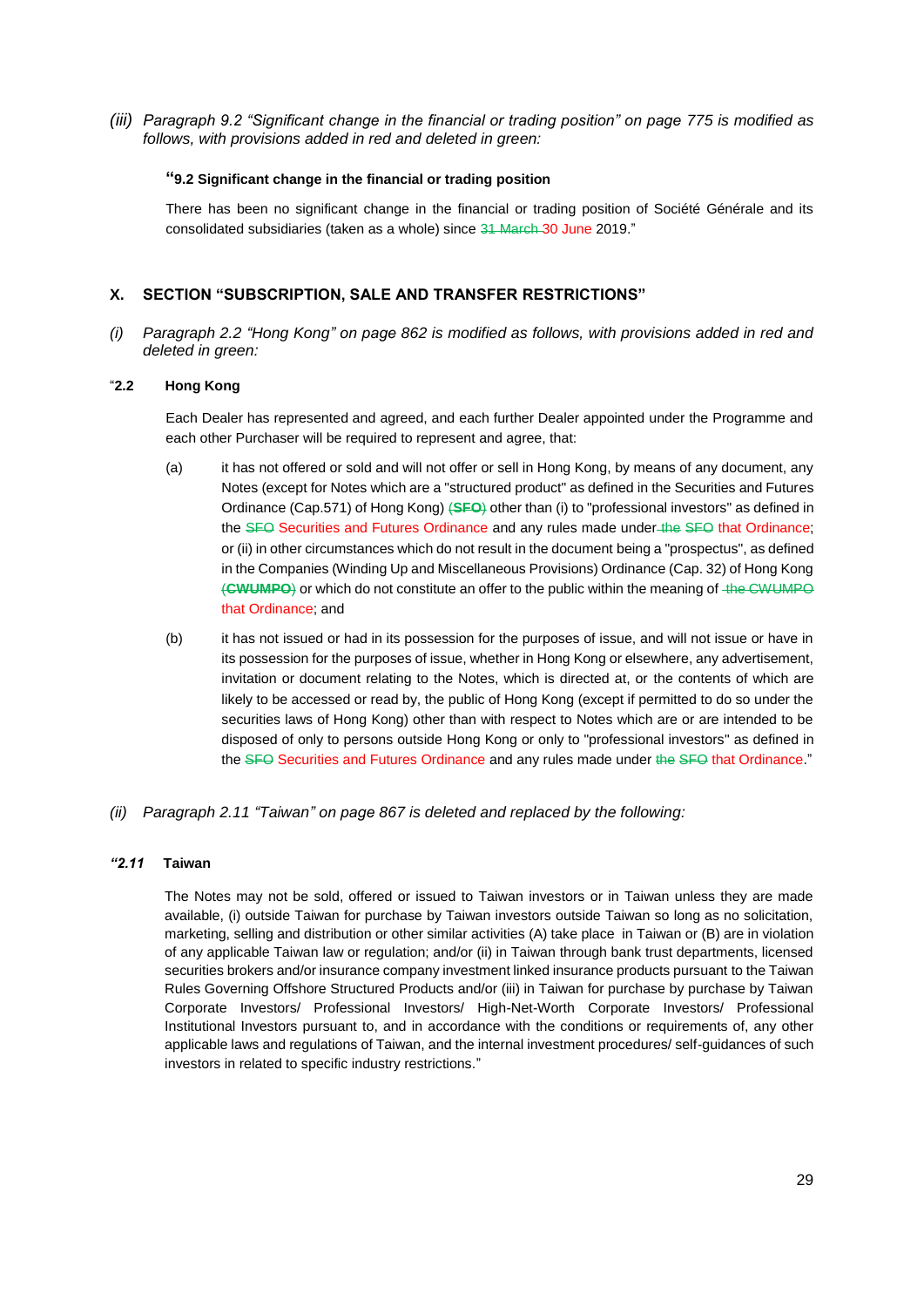*(iii) Paragraph 3.1 "Prohibition of Sales to EEA Retail Investors" on pages 868 and 869 is modified as follows, with provisions added in red and deleted in green:*

#### "**3.1 Prohibition of Sales to EEA Retail Investors**

Unless the Final Terms in respect of any Notes specifies "Prohibition of Sales to EEA Retail Investors" as "Not Applicable", each Dealer has represented and agreed, and each further Dealer appointed under the Programme will be required to represent and agree, that it has not offered, sold or otherwise made available and will not offer, sell or otherwise make available any Notes which are the subject of the offering contemplated by the Base Prospectus as completed by the Final Terms in relation thereto to any retail investor in the European Economic Area.

For the purposes of this provision:

- (a) the expression retail investor means a person who is one (or more) of the following:
	- (i) a retail client as defined in point (11) of Article 4(1) of MiFID II; or
	- (ii) a customer within the meaning of Directive 2016/97/EU (as amended or superseded, the **Insurance Distribution Directive**), where that customer would not qualify as a professional client as defined in point (10) of Article 4(1) of MiFID II; or
	- (iii) not a qualified investor as defined in Regulation (EU) 2017/1129 Directive 2003/71/EC (as amended or superseded, the **Prospectus Directive Regulation**); and
- (b) the expression **an offer** includes the communication in any form and by any means of sufficient information on the terms of the offer and the Notes to be offered so as to enable an investor to decide to purchase or subscribe the Notes.

If the Final Terms in respect of any Notes specifies "Prohibition of Sales to EEA Retail Investors" as "Not Applicable", in relation to each Member State of the EEA (including, without limitation, Belgium, Finland, Norway and Spain) which has implemented the Prospectus Directive (each, a **Relevant Member State**), each Dealer has represented and agreed, and each further Dealer appointed under the Programme and each other Purchaser will be required to represent and agree, that it has not made and will not make an offer of Notes which are the subject of the offering contemplated by the Base Prospectus as completed by the applicable Final Terms in relation thereto to the public in a Member State of the European Economic Area (a **Member State**), except that it may make an offer of such Notes to the public in that Member State:

- (a) if the final terms in relation to the Notes specify that an offer of those Notes may be made other than pursuant to Article  $31(24)$  of the Prospectus Directive Regulation in that Member State (a **Non-exempt Offer**), following the date of publication of a prospectus in relation to such Notes which has been approved by the competent authority in that Member State or, where appropriate, approved in another Member State and notified to the competent authority in that Member State, provided that (i) the Issuer has consented in writing to its use for the purpose of that Non-exempt Offer and (ii) any such prospectus has subsequently been completed by the final terms contemplating such Non-exempt Offer, in accordance with the Prospectus Directive Regulation, in the period beginning and ending on the dates specified in such prospectus or final terms, as applicable and the Issuer has consented in writing to its use for the purpose of that Non-exempt Offer:
- (b) at any time to any legal entity which is a qualified investor as defined under the Prospectus Directive Regulation;
- (c) at any time to fewer than 150, natural or legal persons (other than qualified investors as defined in the Prospectus Directive Regulation) subject to obtaining the prior consent of the relevant Dealer or Dealers nominated by the Issuer for any such offer; or